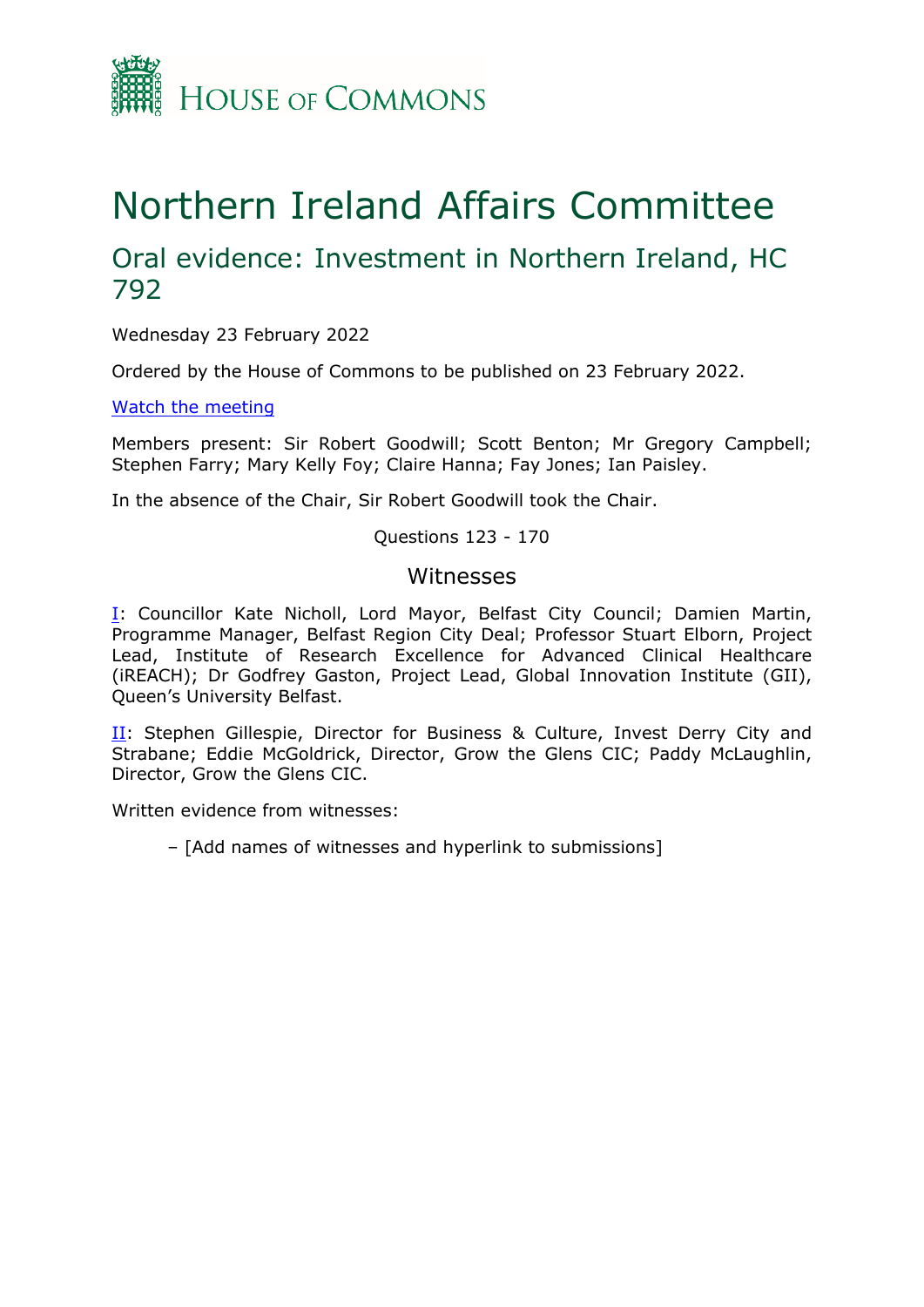

## <span id="page-1-0"></span>Examination of witnesses

Witnesses: Councillor Kate Nicholl, Damien Martin, Professor Stuart Elborn, and Dr Godfrey Gaston.

Q123 **Chair:** Good morning and welcome to the Northern Ireland Select Committee. This morning we have two panels, two sessions, on the city deals, the first one on the Belfast Region City Deal and the second one on the social enterprise investment in Derry City and Strabane.

I will ask the first panel to introduce themselves, starting with the Lord Mayor of Belfast, Councillor Kate Nicholl.

*Councillor Nicholl:* Good morning, everyone. I am the Lord Mayor of Belfast, one of the six local authorities on the Belfast Region City Deal.

**Damien Martin:** I am the programme director for Belfast Region City Deal.

**Professor Elborn:** Good morning, I am a professor of medicine at Queen's and lead the Faculty for Medicine, Health and Life Sciences. I am the lead for the iREACH part of Belfast Region City Deal but also touch into some of the other strands of innovation across the city deal.

**Chair:** Thank you. For those watching, iREACH is the Institute of Research Excellence for Advanced Clinical Healthcare. It is clinical trials. If we have any acronyms we will try to explain them as we come to them. Dr Godfrey Gaston.

**Dr Gaston:** I am the executive director for GII, which is the Global Innovation Institute, one of the projects within the city deal, and that is part of Queen's University, Belfast.

Q124 **Chair:** I will start with the first question, which is like the exam question, really. What in your view are the most important economic challenges facing Northern Ireland? I will start with Kate as you are the politician in the room.

*Councillor Nicholl:* For us, the overall picture in Northern Ireland is pretty challenging. It is the case everywhere following the pandemic but also with inflationary pressures. The key issues that remain are ones that the Belfast Region City Deal is aiming to tackle, such as lower levels of productivity, the lack of investment in R&D—that is something that I am sure everyone on the panel will want to impress—the need for Northern Ireland to get our fair share of investment around this, and then also high levels of economic activity and skills remain core concerns with business and with community.

The pandemic has accelerated the challenges facing all our towns and cities, so we are very keen that all levels of government work together to help businesses revitalise our high streets. The others will be able to add a bit more detail.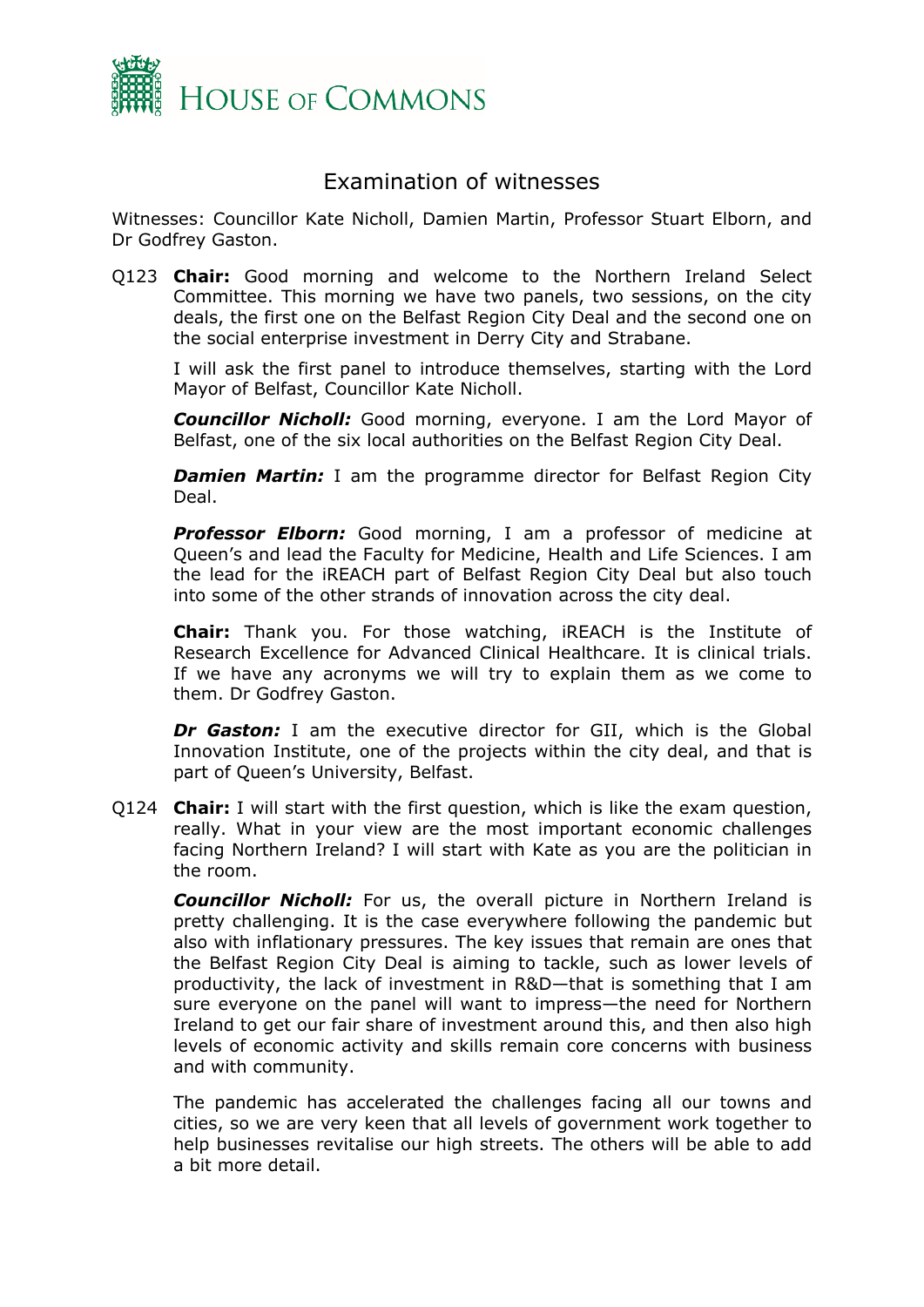

Q125 **Chair:** In common with other parts of the country, do you have lots of vacancies but not people with the skills to fill them? Is that an issue in Northern Ireland?

**Councillor Nicholl:** Yes, particularly in hospitality. That is definitely a concern. It seems to be the case everywhere, but especially in Northern Ireland we have the additional problem of the brain drain in Northern Ireland. A lot of young people have grown up either feeling like they do not have much hope or that if they have any ambition they need to leave, and that is something we are very keen to address and something that the Belfast Region City Deal is so important for addressing. The focus on innovation and digital skills—these are potential jobs for young people but also ones that they can be proud of. We have a number of challenges existing already, not just because of Covid, so this investment is very key.

Q126 **Chair:** I will turn to Professor Elborn. As a specialist in biomedics and so on, do you have challenges in your sector that need addressing?

**Professor Elborn:** I will pick up on what Kate has just said about skills. The biggest barrier that we have to expanding our delivery in terms of health and life sciences, particularly with local industry, is skills and retaining skills in Northern Ireland. The city deal programme is going to be a fantastic platform for the development of the interdisciplinary and trials disciplinary skills that we need for the future. That applies across health and life sciences where a lot of the future opportunities are in digital, in health, in bioengineering, and that feeds across the different domains that the city deal will offer. It is critically important for us that we develop the skills and then retain those skills, both in our public sector and in the private sector, to allow industry and the economy to flourish here.

Q127 **Chair:** Dr Gaston, cyber is an emerging area. In my own constituency we have a secondary school with a cyber-lab sponsored by GCHQ. It seems to be the future. Is Northern Ireland on the front foot in this area, too?

**Dr Gaston:** Clearly, the challenges that have been outlined are there for cyber as well. In terms of skills, that is always a challenge and I think it is just a reflection of how important the cyber sector is for opportunities.

Northern Ireland should be proud of what we have managed to achieve over the last number of years, particularly in the skills area. There are a number of programmes that are working with the school sector trying to encourage more females into the industry. There is the assured skills programme, which has been very successful in getting people from not necessarily degree backgrounds—sometimes degree backgrounds but lower skill levels as well—into the sector. We have been leading the way in that area and that has certainly been one of the reasons for the success of the cyber sector to date in Northern Ireland.

**Chair:** Do you have anything to add, Mr Martin? We will be coming to the more detailed stuff later.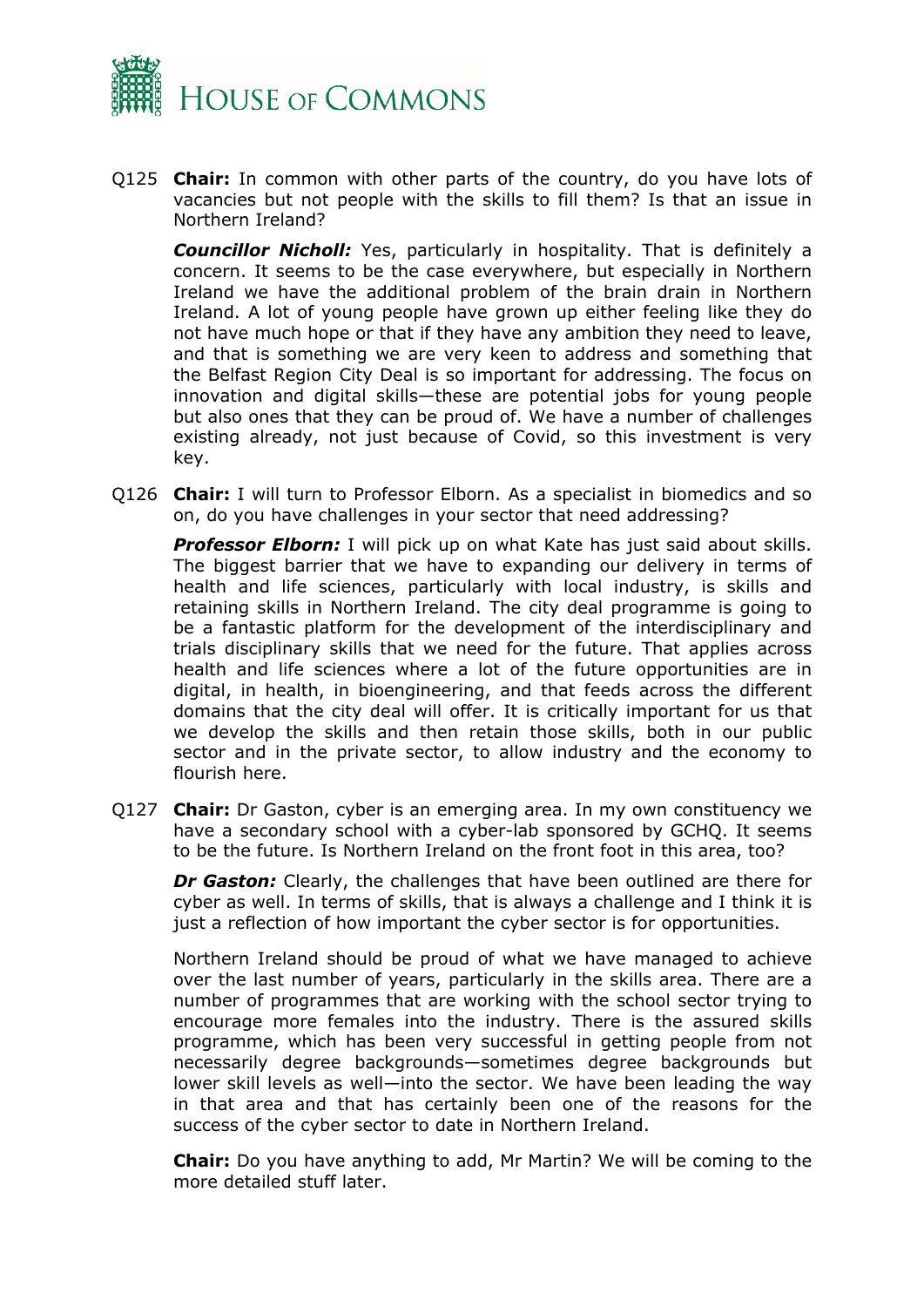

**Damien Martin:** Only one point, which is the other element that was touched on around skills, the challenges based on our tourism sector and our towns and city centres. That was a challenge before and Covid has just ratcheted that up significantly. That is another area that is obviously part of the focus in the city deal.

Q128 **Fay Jones:** Good morning, witnesses. Thank you for joining us this morning. I want to ask about the funding schemes announced by the UK Government. There are various plans on the table, whether it is the Shared Prosperity Fund, the Levelling Up Fund and, of course, the city deal. What is your assessment of how well those proposed funds are working and whether you feel they are meeting Northern Ireland's economic needs?

*Damien Martin:* The honest answer is that it is still very early days for those funds. Stuart and Godfrey might want to come in around some of the major investments in research and development where we have much more significant progress in recent years. I think we would say a lot more to be done.

To the Lord Mayor's point, there is that desire for a fair share around research and development. In a way, we have built the city deal around creating that capability to push for the funds around shared prosperity and levelling up, yet there is still that sense in Northern Ireland that we are not quite sure how it is going to work. Obviously, we have had more detail recently around levelling up and shared prosperity but, for example, in shared prosperity we are expecting guidance and workshops over the next couple of months.

With the levelling up round 1—this is particularly for Belfast—there was a feeling it was really challenging in the timescales, and what we are hoping is that we now get the clarity we need. What we are trying to do with these funds and the city deal is to have alignment. The hardest thing in getting alignment is when you do not understand the rules, so it is much harder for us to bring partners together, to bring universities, colleges, other councils together. Often the way we see it is that those collective bids are likely to be much more effective than individual partner bids. That is difficult to do without the clarity.

More information has become available in recent months around that but there is still that sense that, certainly for the devolved regions, we do not fully understand the picture of how this is going to work.

Q129 **Fay Jones:** Do you feel there has been enough input from devolved Administrations, from stakeholders, from civil society? Do you feel that there is a good dialogue between Northern Ireland and the UK Government around how these funds are shaped and delivered?

*Damien Martin:* I suggest that the Lord Mayor may want to come in on that.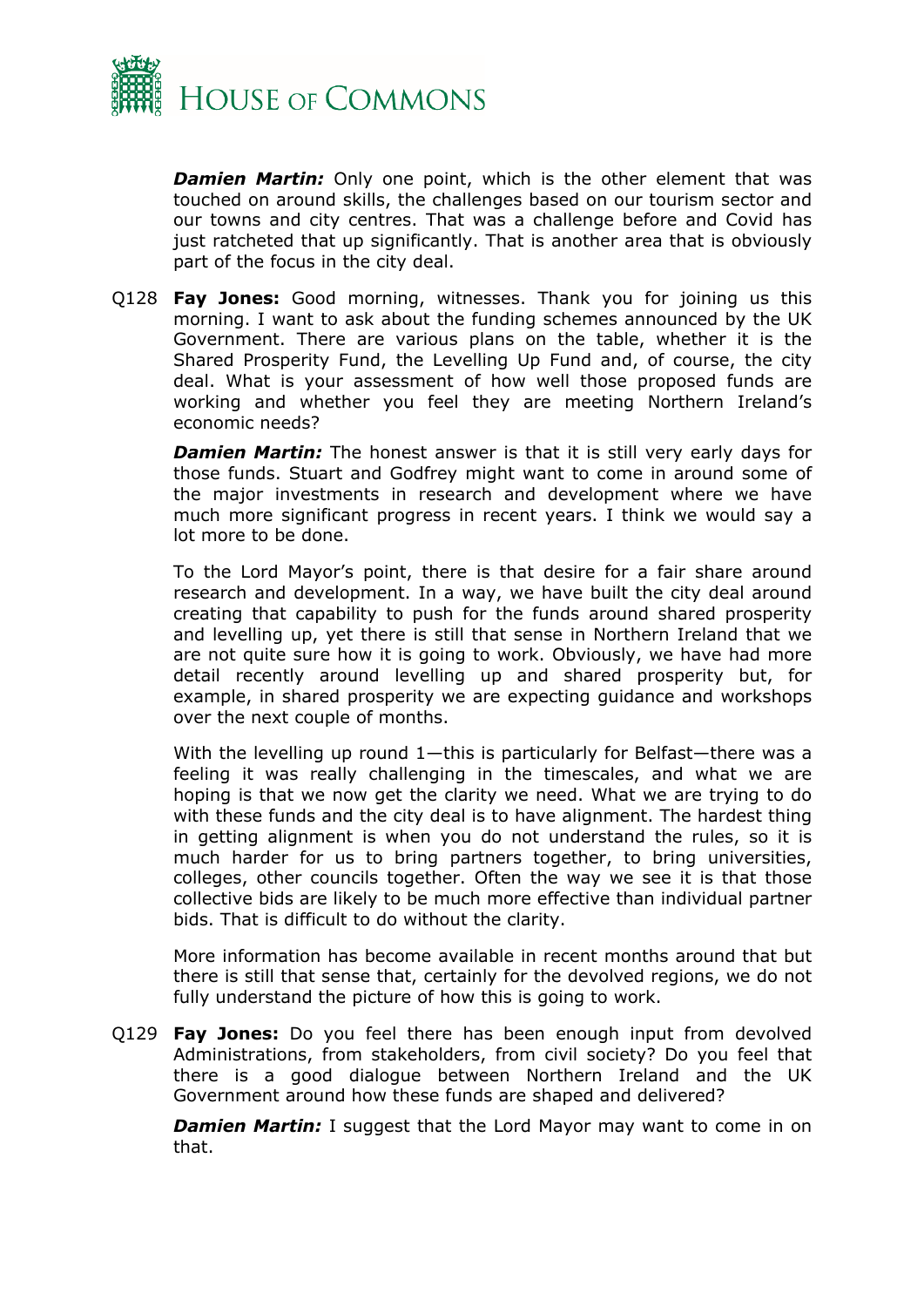

*Councillor Nicholl:* We are always keen for a bit more engagement, to be honest. Sometimes we do feel like we are a bit of an afterthought. I think there are concerns about how these will be particularly managed as well. Also the elephant in the room: having no Northern Ireland Executive functioning at the moment is obviously one to mention. We would be keen for more engagement around the development of these.

Q130 **Fay Jones:** If we take a step back to the first question, do you feel the funds are designed or have Northern Ireland's economic objectives in mind?

*Damien Martin:* In terms of the objective and focus of many of them, they are aligned with where the city deal is. The question is: do they result in a different set of projects, some of which might be good and that is fine, or do they have what we are trying to do through the city deal and the 10X strategy, and I think through many of the research funds, and address where we can be really good, where do we collectively invest? But also then there is a real collective effort around focusing on inclusion because this is a real challenge. On the one hand, we need to aim high, and we need to be good where we have strengths, but we have fundamental challenges in the numbers of people who are not fulfilling their opportunity or getting access to opportunities.

The Shared Prosperity Fund and the Levelling Up Fund can help with that, but they will do it best if they are aligned and we are making collective proposals. Individual partners will do good things but that requires good understanding and good notice.

**Fay Jones:** Thank you. Professor Elborn, I can see you have your hand up.

**Professor Elborn:** I was going to comment a little bit on UKRI funding, which we are actively engaged with. In fact, Ottoline is coming on Monday to visit Northern Ireland and is going to talk to Invest, politicians and the universities. There is a good discussion. The challenge they have is what their resource will be and how they balance excellence and placebased funding. There are areas in Northern Ireland where we can be competitive in that, but it does need a consideration of place-based funding in those areas of excellence, and also that UKRI and other research funders from Innovate, BEIS and so on do this strategically.

The city deals are an opportunity to bring that strategic alignment around areas of excellence and areas that will really amplify what we are capable of delivering in Northern Ireland. We cannot do everything. We are small so we have to be realistic and also be engaged, so that we can contribute to the UK and have the opportunity to contribute to the all-island opportunities that come along as well. That is one of our unique opportunities, that we can still work all island and into the EU and work with the UK. There is something about the uniqueness of that placebased opportunity that it is important that we mobilise.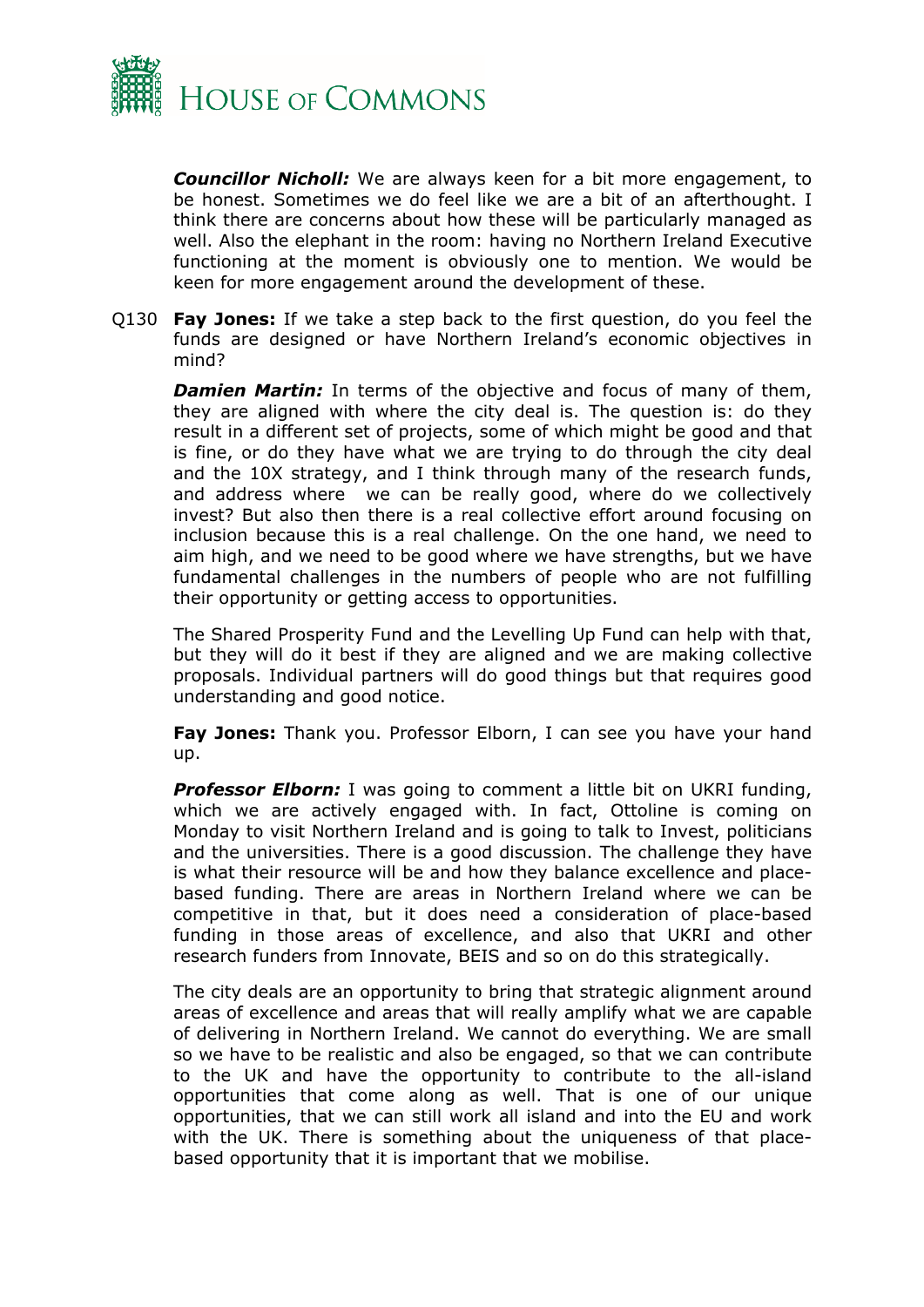

**Fay Jones:** That is a good point. Dr Gaston, did you want to come in on that point?

**Dr Gaston:** Yes, very quickly. Building on what Stuart said around excellence and focus, the levelling up side is important. In the White Paper that was recently published, the cyber-security case study at CSIT at Queen's was used as an exemplar. It is worth pointing out that not only did we get a chance to influence these papers, in the areas of actions we are seen as leading the way. That is something that we should be proud of and is something worth noting. That follows on from what Stuart was saying around excellence and focusing on the right areas.

**Fay Jones:** That is a good example to note. Thank you.

Q131 **Mr Gregory Campbell:** This question is for Damien on the Levelling Up Fund. We had a question down that was answered yesterday about the extent of funding in each of the regions compared to what was anticipated. I notice from the answer that Scotland got £18 million more than was anticipated in the first round, Wales got £37 million more than was anticipated, and Northern Ireland got £1.7 million less than was anticipated. We were the only region in the UK that was undersold.

The second round opens up in the next few weeks. Has any analysis been done about how we ended up being undersold in the first round? Following on from that, can we make sure that we are not undersold in the second round and make up for lost ground on Scotland and Wales, who seem to have done very well; us much less so?

*Damien Martin:* I am not aware of any analysis, but I am happy to see if I can find if any analysis had been done and share that with the Committee. In my answer I did indicate I knew that the first round was considered to be very challenging in terms of the timescales to prepare bids and understanding those bids. That may well feed into the point.

I know that there are concerns that the next rounds are coming up very soon and that there still is not full understanding of how it is going to be administered and how it is going to work in Northern Ireland. That is a concern that potentially we could have that same issue again. What I do know is that the UK Government Departments have committed over the next couple of months to engage and try to explain how those funds are going to work in more detail.

I am happy to find out more. That is the first I have heard of that but probably, if I am honest, I am not that surprised, given the challenges there were with the first round.

Q132 **Mr Gregory Campbell:** Why would the challenges be any greater in Northern Ireland than they were in Scotland or Wales?

*Damien Martin:* I honestly do not know the answer to that, but I am happy to take that away and see what we can find.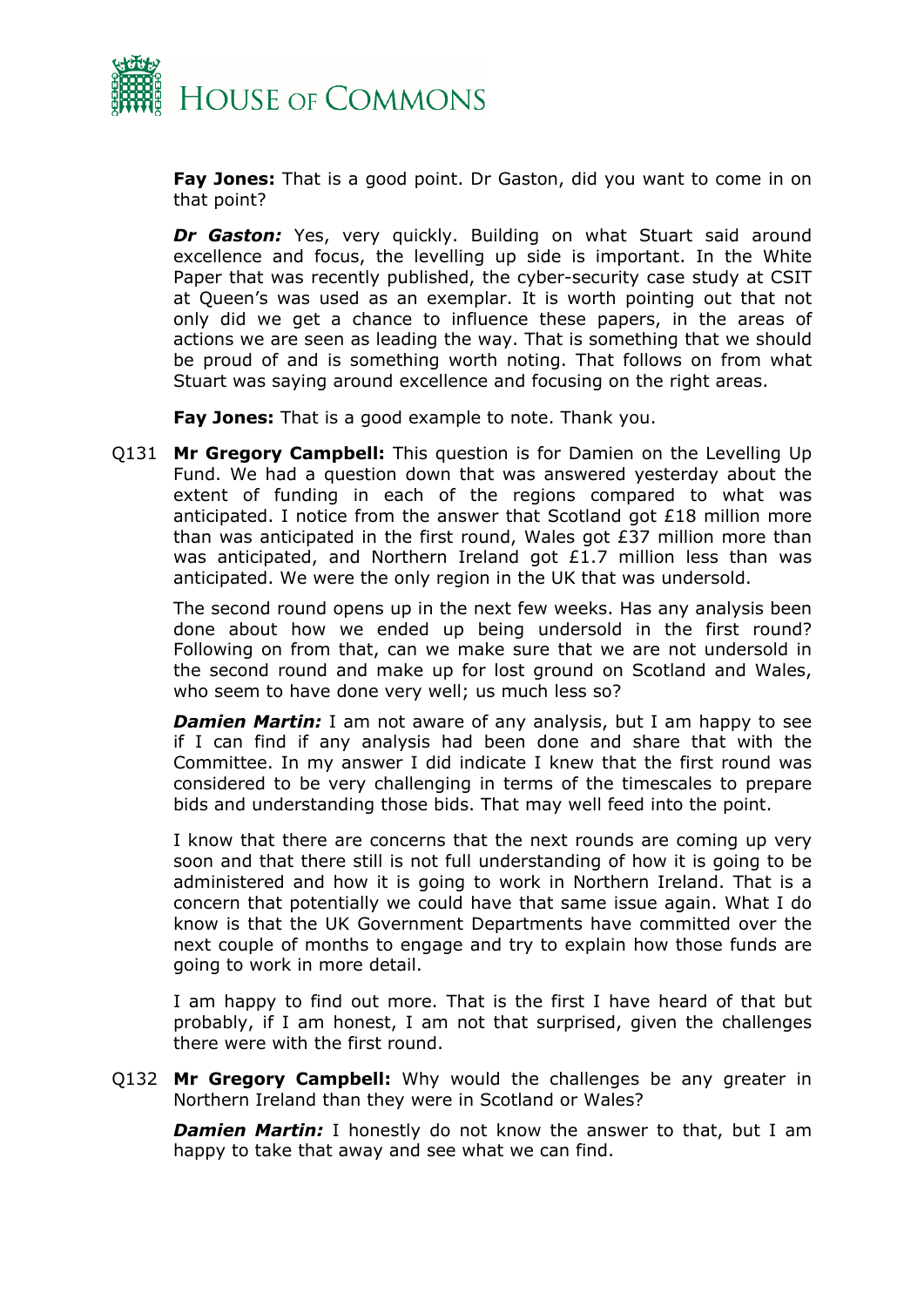

**Chair:** I was slightly confused that of the £4.8 billion fund, £800 million was allocated to Scotland, Wales and Northern Ireland and the Government did not slice that cake up. The figures we have seen seem to look like Northern Ireland did less well out of that deal.

Q133 **Claire Hanna:** Hello to the witnesses. To the Lord Mayor and to Damien, how do you see the deal supporting Northern Ireland's broader economic objectives and also how does it, I suppose, connect in with the other city region deals and north-south connectivity?

*Councillor Nicholl:* The Belfast city deal is designed to complement the Northern Ireland 10X strategy. The focus on growing in life and health sciences, digital, creative industries, and advanced manufacturing is all designed to improve areas in which we already have the potential to be world leaders. What I think is interesting is how it potentially can also complement the Belfast-Dublin economic corridor as well. I cannot talk much about Derry. Damien would be able to add more to that.

It is not even when you just speak to businesses about how they see it will directly impact and benefit them but communities. People are talking about this. They realise that these opportunities are coming at a time when we need them. I know that there has been a lot of work already to put out joint bids in relation to this. There is a real sense that we can move quite quickly on it and there are already positive outcomes from it, which I am sure Godfrey and Stuart will be able to detail as well.

*Damien Martin:* As outlined, in terms of the overall strategy we think this city deal is absolutely aligned with the priorities. I hope we influenced the 10X strategy and the Belfast Region City Deal and all the city and growth deals are particularly called out in that.

The other thing I would say is very purposely—this is challenging—the city and growth deals have sought to be ambitious, not do the run of the mill, and say that there are areas where we think we could make a difference. Godfrey and Stuart are representing some of those. But we need to step up and try to deliver something that puts our best foot forward.

The other thing I would say about the city and growth deals that relates is that part of the deal is the direct projects, which are significant, but the other part is partnership relationships. We are already seeing the spinoffs from where partners are coming together in areas like the hydrogen economy and saying, "Okay, we are all looking at that. What can we do together with, for example, Queen's University, Mid and East Antrim, and Antrim and Newtownabbey working together on those projects?"

We are seeing those spinoffs in relationships. That is happening as well in relation to north-south. Many of our colleagues in terms of research and development are particularly looking not just at where the opportunities are in the UK and also in Europe, but particularly those north-south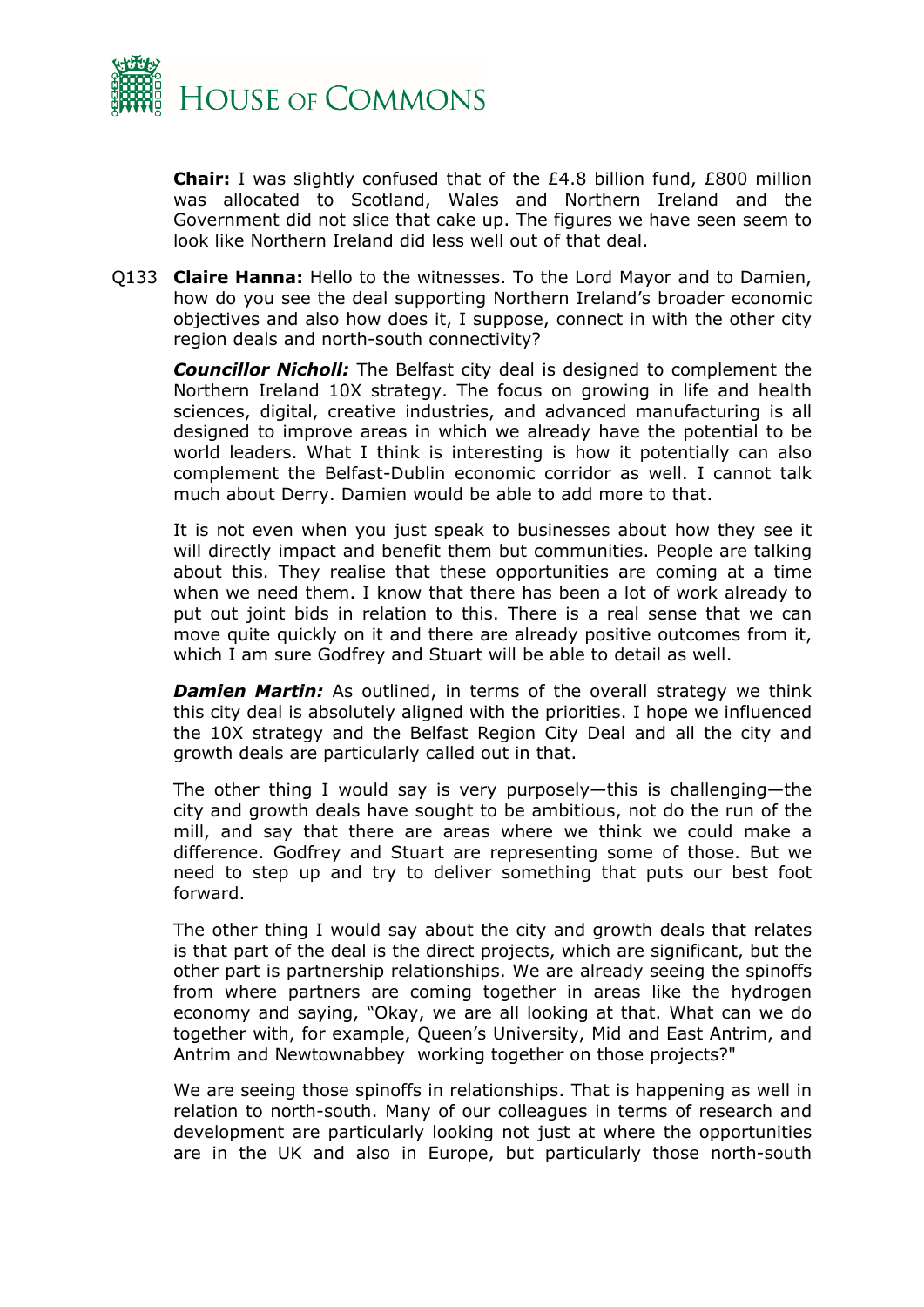

relationships. We are seeing those partnerships develop and starting to see people coming together for future opportunities.

As you know, Northern Ireland is a small place and there is an upside to that. It can also create challenges for partnerships but there is an upside. We do have very good relationships with colleagues in the other city and growth deals, whether that is through, for example, SOLACE, where there are regular discussions in relation to city and growth deals, but also again I know that partners are regularly engaging, and rightly. For example, the Department for the Economy is insisting—how do the projects within the Belfast Region City Deal sit well with those in Derry and Strabane? How do we make sure they are complementary and play to their strengths?

There has been a lot of work at project level to try to make sure— It is not easy because they are not all at the same stage of development so aligning all of that is difficult, but I know there has been a lot of time and effort going in to try to build that.

Q134 **Claire Hanna:** Professor Elborn and Dr Gaston, how do your projects contribute to those objectives, and how can we ensure that the research translates into real business opportunities?

**Professor Elborn:** The points Damien has made about collaborating and integrating are important. I do not think we have done well in the past around this, but the city deals are starting to drive real integration. For example, on Tuesday week I am going up to Derry to spend a day with the THRIVE team. They are writing their OBC at the moment for the proposition around C-TRIC and Derry. We are going up to support them because we are through the OBC stage. We are going to share all we have been able to do but also ensure that we are aligning, that what Derry is doing is complementary and integrated into what we are trying to do in Belfast and vice versa, so this becomes a collaborative relationship between the cities and also between the universities and the trusts. We have competitive siloes in too many places for such a small space. This is a real opportunity to break down some of those barriers. What will flow from that is better FDI opportunities because we are selling Northern Ireland as part of the complex matrix of being part of the UK but also having access to the European Union.

There are huge opportunities and I think I see behaviour change. I have been around this area for 20 or 30 years. I see people behaving in new ways, which excites me. We can get some stuff delivered for the Northern Ireland economy but also for the Northern Ireland population in healthcare delivery, which is my space.

I will finally mention the north-south dimension. We will this week hear some of the successful projects in the north-south HEA programme that has been very interesting. We have had over 300 joint bids go into that, into the all-island fund. A number will be funded and many of those will be aligned with city deal priorities. There is also an interesting discussion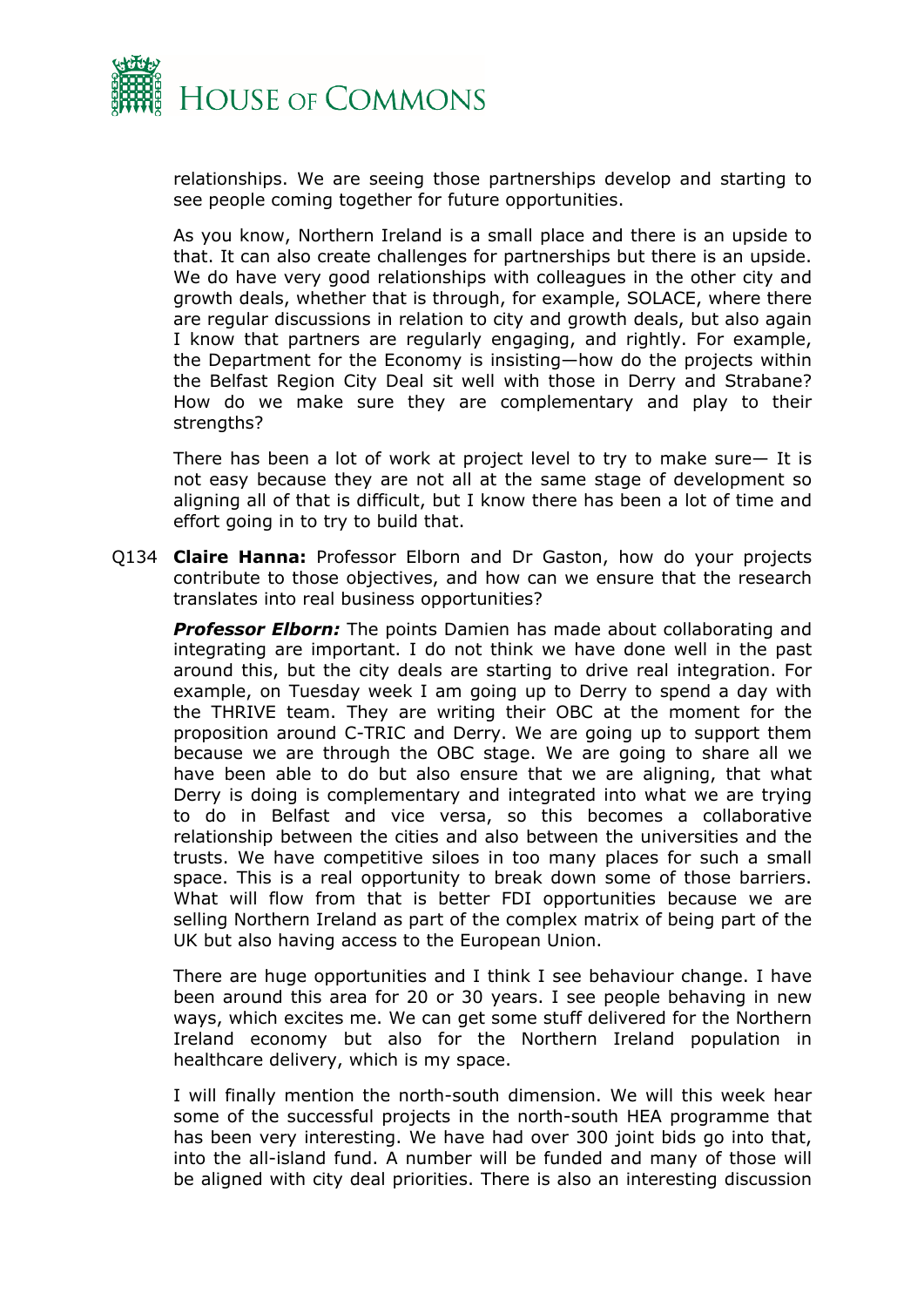

with SFI where it wishes to fund a number of all-island centres, particularly in precision medicine and probably the climate, food, and agri spaces. We need some place-based funding from UK and Northern Ireland to support those.

Those are opportunities for these islands to prosper and that we can work closely with colleagues across the island as well as across the UK in driving the economic benefits that will come from the investments in city deals and some of the other levelling up investments that are there. It will not just be a benefit for Northern Ireland but a benefit for the wider ecosystem here.

Q135 **Claire Hanna:** That is encouraging. I know the presentation we had about the scope of the research and how cutting edge it was, and all the potential, was genuinely exciting when a lot of the opportunities do not seem as connected. Would you have anything to add, Dr Gaston, about how you achieve it and how it translates into business opportunities?

*Dr Gaston:* Following on from that, the point I would like to make is and we have touched on this a little bit already—this is a significant opportunity. This is not about doing more of the same, this is a complete step change. I know it is very easy to say these words, but this is where we are at. It is a completely different step change. I know it is about the Northern Ireland economy and how can we grow and productivity and all of that, but I think it is also very important to not lose sight that this is international excellence. I know it is the Belfast Region City Deal and I know it is the Northern Ireland Affairs Committee, but it is only when we are internationally leading and internationally excellent that those benefits will come through.

I do not want to go back over cyber again but that is a very good example where we have that international action around the world, we are known for that, and then that replicates itself in the local region. Within the Global Innovation Institute that I am here to talk about, it is building on what we have done already. We are taking what is called secure connected intelligence, so that is cyber-security, wireless technology, data sciences and artificial intelligence, bringing those together in a multidisciplinary way and how we can apply those into different sectors. One of the programmes we are looking at is called "One Health", which is linking the agrifood sector in Northern Ireland, which is clearly a very important sector, and the health sector, so we are going from soil to society. If somebody has a particular condition it can be traced back to diet and the origins of the food chain. That is a huge problem to try to solve and we clearly cannot do that today.

There are examples where we can lead the world; let's get excited about it. We are very excited. The critical mass that they will bring in terms of the opportunities should not be underestimated. Let's not lose sight of our international position is the summary point.

**Chair:** Professor Elborn mentioned FDI. For anyone watching on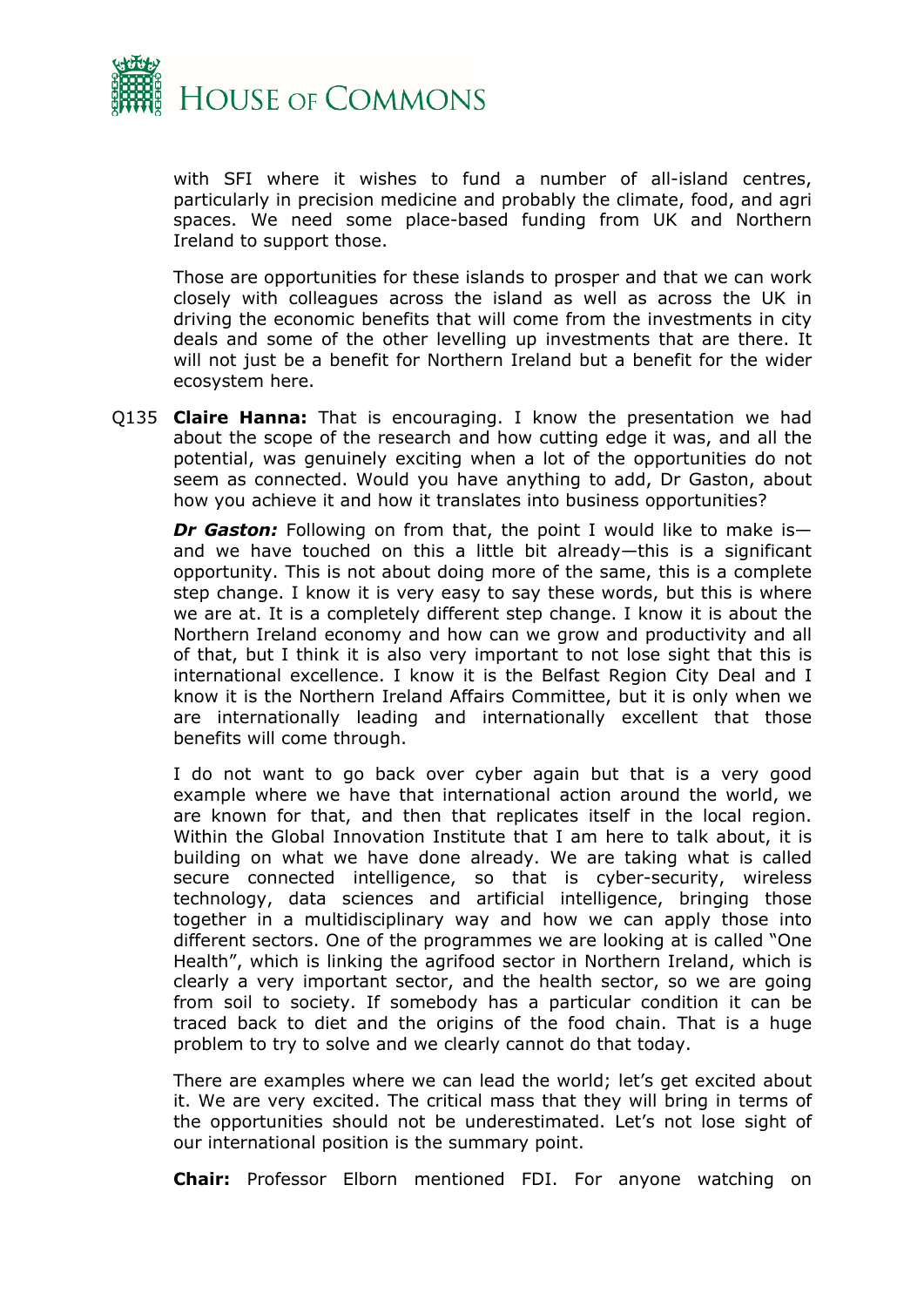

Parliament TV that is the foreign direct investment. We will be talking a lot about that in due course.

Q136 **Scott Benton:** Good morning to all our witnesses. The city deal clearly comprises an ambitious list of different projects. I imagine that the bidding process for choosing and including those was very competitive. How did you ensure that the projects that were included aligned with the strategic goals of the wider city deal?

**Damien Martin:** Our approach would be top down and bottom up in terms of the development stages. That top down is very much evidence based at a regional level, commissioning new research, because the picture around skills would be there at a local level and a Northern Ireland level, but we need to understand if it is different at regional level. We commissioned research and analysis and developed an industrial framework that was our analysis of the particular challenges but also, importantly, where we are strong, where there are opportunities.

We looked at that through a prism of inclusive growth where there was shared commitment. Yes, absolutely, it was about jobs and productivity, but it was also about tackling some of our inclusion ambitions. It was very much a top downand our universities, colleges, industry were very important in shaping that top down approach.

We also had a bottom up approach that was derived from the community plans of the partners, where they were looking at what we needed locally, what our towns need, what our people need. For example, more of the focus on regeneration, some of the infrastructure investment came from that.

We put that together to try to identify those projects that we thought would give us that balance, because we are a partnership, across the region, but also had a focus. You will see our deal has focus. It does try to be a regional deal, but it has a major focus on innovation, digital innovation, and it has major focus then in the area of tourism and regeneration.

Right from the start, and it has come more to the fore as we have gone on, skills are fundamental. One of my jobs is to try to remind people we cannot do everything. We are not trying to solve all the skills problems in the region. What we are trying to do is bring a partnership approach to those areas where we are investing and leverage that for impact. There are lots of other things that need to be done in the system. We are not going to fix all of those. There are some very good strategies in the plan. Our job is to leverage this partnership to say, "Where can we collaborate to make change in this area?"

In broad terms, that is how it came up but, in the end, it was strongly aligned with that overall strategic direction but then with that focus on what our needs were at a local level in terms of communities as well.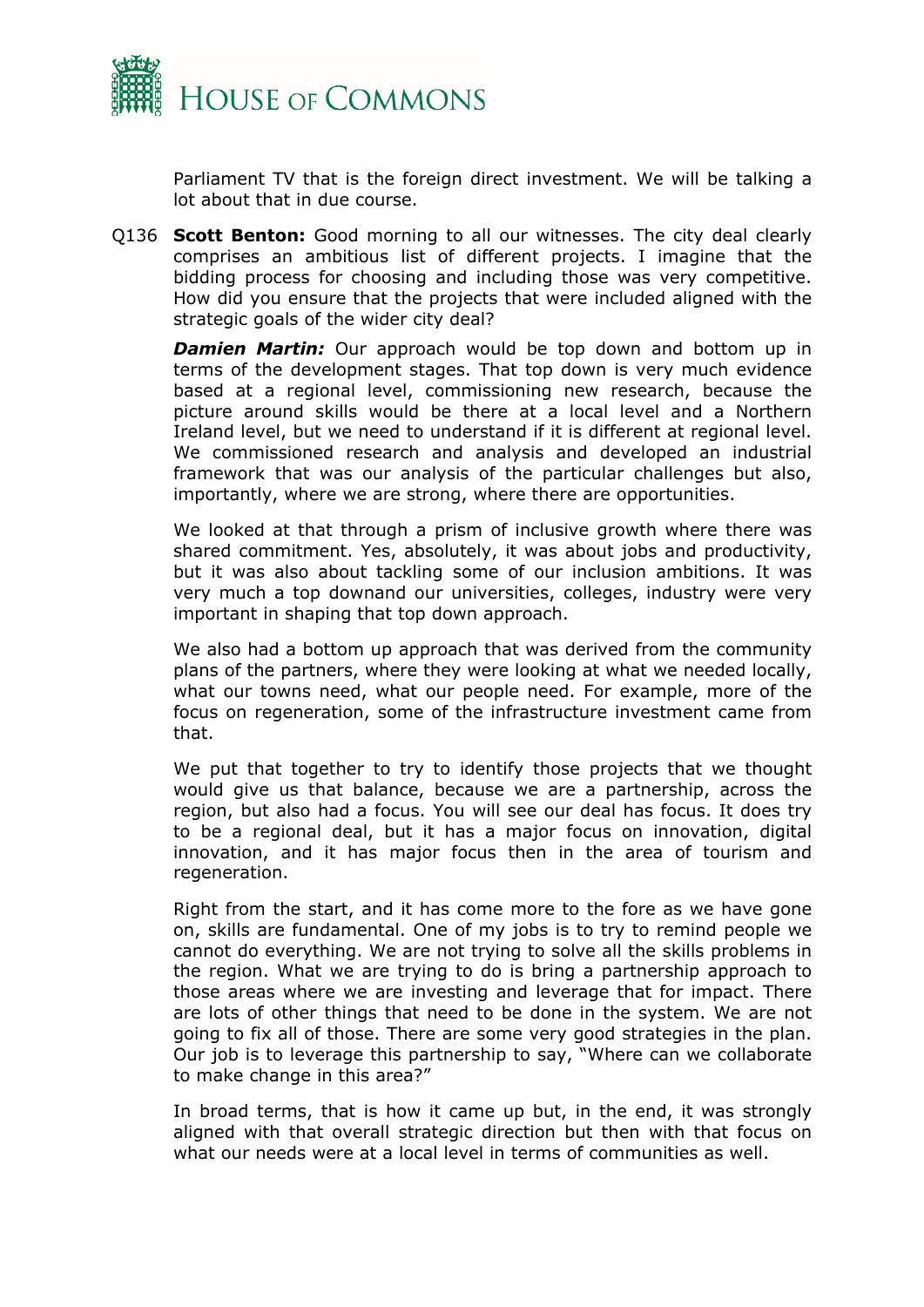

*Councillor Nicholl:* I don't have much to add to that. The real power has been in that top-down approach. Just using the six councils and the community planning process for consultation has been incredible.

One thing I would say when we are talking about FDI and encouraging people to invest in Northern Ireland is we know that political instability is off-putting to business. However, I always try to show people who may be looking at Belfast the work that is happening at local level, the partnerships that exist between local councils and our stakeholders like the universities, the further education colleges and key businesses—really good proactive work is happening at this level. There is stability there. You can see how this has progressed.

I was in Dublin last week with the Lord Mayor of Dublin and I had had a meeting with the Shared Island Unit. They have €1 billion for capital investment, and they are very interested in what is happening with our city deal and how they could potentially link in. Different organisations are very conscious of this deal. It is not just the projects that have been identified but the opportunity that can then lead from this as well.

Q137 **Scott Benton:** Thank you, that is helpful. Turning to Professor Elborn and Dr Gaston in relation to your respective projects, now that the city deal has been agreed, are you able to update the panel on the work that is under way to deliver your respective projects and whether or not you think those are on track at the moment?

**Professor Elborn:** Could I just refer to your previous question with a very short example? We talk about grand challenges and for us this is bringing excellence to wicked problems. One of those problems driven by the Office for Life Sciences report is multimorbidity in older people. We have excellence in Belfast in eye disease and we are now collaborating with Manchester Biomedical Research Centre, where there is expertise in hearing problems. When you have something wrong with you, when you are older, and you have multimorbidity, one of the biggest barriers to getting good healthcare is if you cannot see or you cannot hear. We have taken the excellence that we have in Northern Ireland, collaborated with another area of excellence in an area that is under-researched and under-sorted out and bringing it to what is a very tricky problem of how we improve outcomes for older people with multimorbidity.

That has been driven by the city deal, our excellence in eye disease, which is one of our focuses, but also reaching out and collaborating. That is the opportunity and part of that selection process in how we got to this position. It is a good example of early success in this space, working across city deals and investments. The Biomedical Research Centre is a NIHR investment but is delivering now across the islands.

Q138 **Scott Benton:** Thank you. Dr Gaston, are you able to update us on where you feel your project is in terms of delivery and whether or not you are satisfied with progress on that and working with the city deal to deliver that?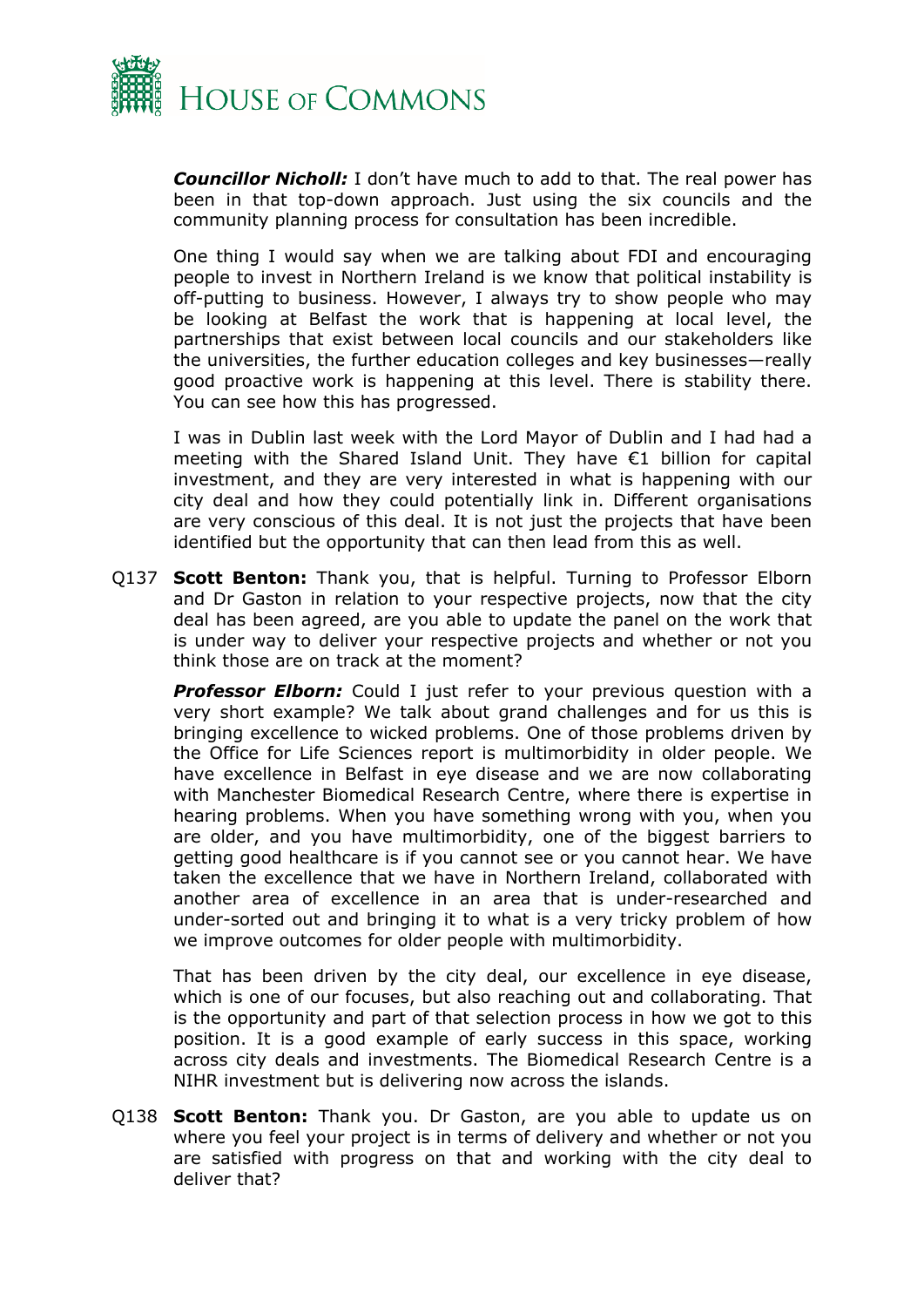

*Dr Gaston:* As part of the progress and the development of the business case we went out and spoke to a number of different public and private sector organisations for letters of support and all of that. Obviously, with the signing of the deal it has been very much a case of going back to those organisations and bringing them with us on that journey.

There is a danger because the city deal is primarily capital funding and these tend to be building projects, which obviously take a long period of time. What we have been particularly keen to make sure is that city deal is essentially open for business now. We can get going now. Okay, the full implementation will not be until the building is built and everybody is in together and co-locating and so on.

To your point, I think it is very important and we have been working hard to ensure that as we make progress on the capital build we are also making progress on the engagement with our partners, those companies and organisations that wrote those letters of support. How can we work with you? What are your problems? What are your challenges? How can we start to deliver on that?

Certainly, in terms of progress, it has been great to date, but it is, to my point, just important to keep emphasising that. Do not think this is done in the future; this is now and that is something we need to keep constantly talking to our stakeholders about to make sure that is the case.

**Professor Elborn:** We have done very similarly in iREACH and we have the added challenge of dealing with the health and social care sector, which is not in a strong position at the moment. They are engaging and see that the opportunities of iREACH and the GII proposition around healthcare data is a real opportunity to transform healthcare in Northern Ireland, which has many, many challenges. We are in a very similar situation around development and working with our stakeholders.

Q139 **Scott Benton:** A final question to Damien and Kate. In England there are a number of different city deals at varying stages and they have been agreed over the last two, three, four years. I think it is fair to say that some have delivered on their strategic objectives better than others and there have been various complications with governance arrangements and delivering some of those projects. Are you actively looking at some of those different city deals in England to try to learn lessons from them in how best you can not only get money out of the door quickly but ultimately fulfil the objectives that the city deal has been set up to achieve?

**Damien Martin:** Yes, we are. I should add that a lot of our engagement has been with the city deals in the other devolved regions, simply because then there are two Governments, and it is easier for us to model ourselves around them. For example, we have talked to a number of colleagues in Edinburgh and Cardiff who have been particularly helpful.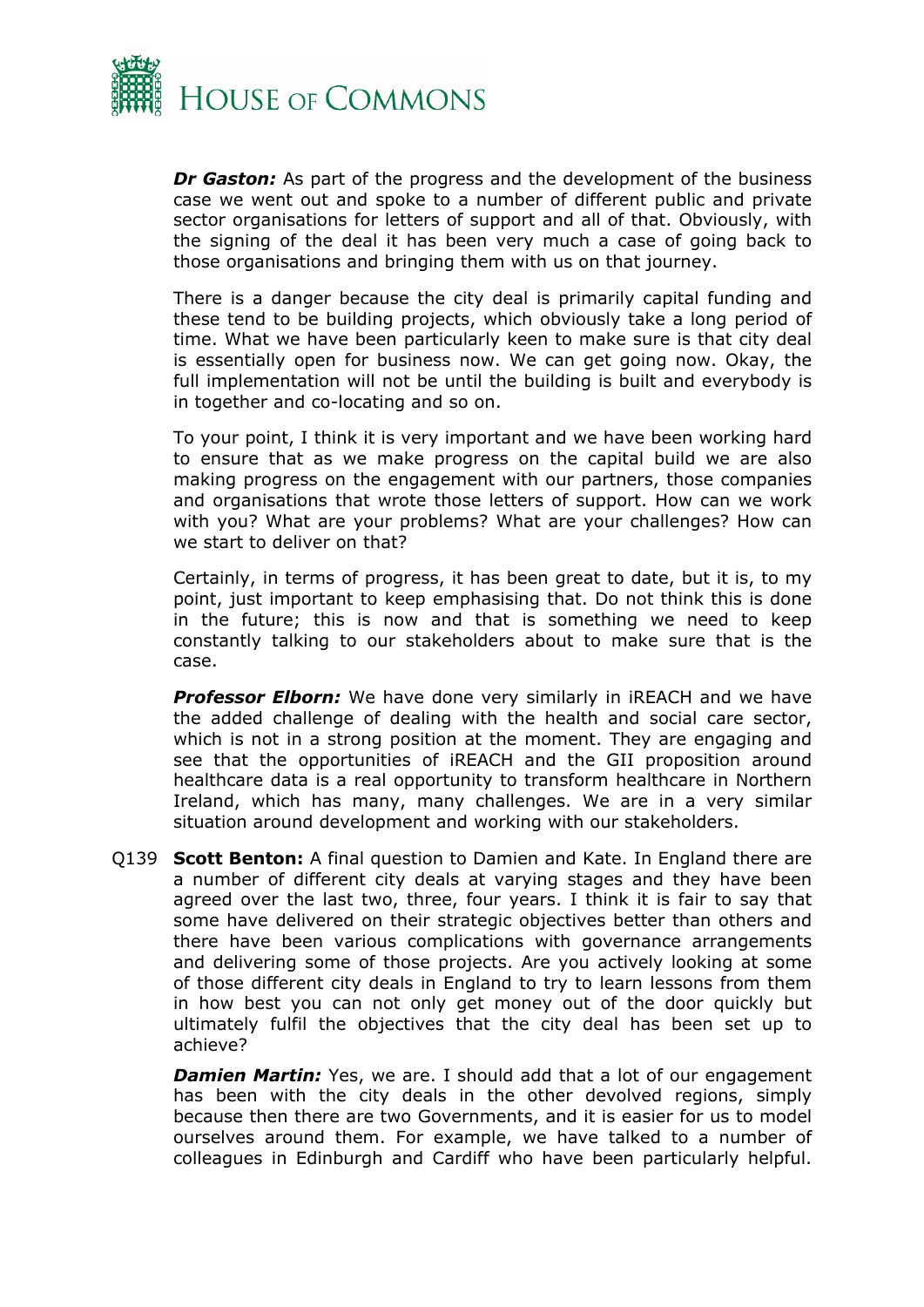

We have shared with both of the deals a major focus around innovation and digital, which has been helpful as well.

The UK Government have funded some research, and we hosted a seminar with lots of the other city deals, sharing our learnings. We have tried to do that. One of the challenges of city deals is in one way we are being ambitious and that creates some of the challenges around scale, risk and progress, and we want to do that, but I think we also need to get momentum in delivery. One of the biggest lessons, I guess, I see is getting moving. We know parts of the city deal will take a number of years. It is not all at the same stage, so we need to get going. For example, our university colleagues have been working at risk with their money, investing their money, to be ready when the city deal funding comes, exactly the points that Stuart and Godfrey have mentioned.

It is not that you have to wait until the end. You have the business model, which is associated with the investment, and lots of the work on that business model can start now and has been started. This is crucial for us, time is money and delays are money, also just for the momentum of it. We have been talking for a while and our industry partners— We think we are moving at pace, and I know they look at us and our pace is rather different from the pace they expect to go to. That is challenging for people like Stuart and Godfrey, but we have lots of governance to go through, rightly.

That element of keeping the focus, remembering what the outcomes are but then perfection not being the enemy of the good. Let's get on and let's get delivery in those areas that we are ready to deliver now. Those are some of the lessons, but it is very valuable to be watching and learning for good and for ill, because the truth is it is never going to be the case in programmes of scale that everything will work, but we need to get on with those that are ready to go and have an impact.

*Councillor Nicholl:* I have nothing else to add. I know Damien and his team ran the seminar with Cardiff and Edinburgh on best practice and are continuing to engage. That is something that gives me quite a lot of hope, even post COP26, about the work that is happening with cities and how cities constantly engage.

When we were talking about levelling up earlier on, I know that Belfast had used the Core Cities Network. There are a number of different networks that we are actively plugged into that are extremely helpful for a range of work that we are carrying out. Looking at the different city deals and having that relationship has been very helpful.

Q140 **Ian Paisley:** I have a question principally for the Lord Mayor and for Damien Martin. Lord Mayor, I am delighted to see you wearing the chain of office. I think that looks absolutely superb. Well done.

I am sure you are familiar with the phrase, "If it isn't measured it probably isn't done". How do you intend to evaluate the success of the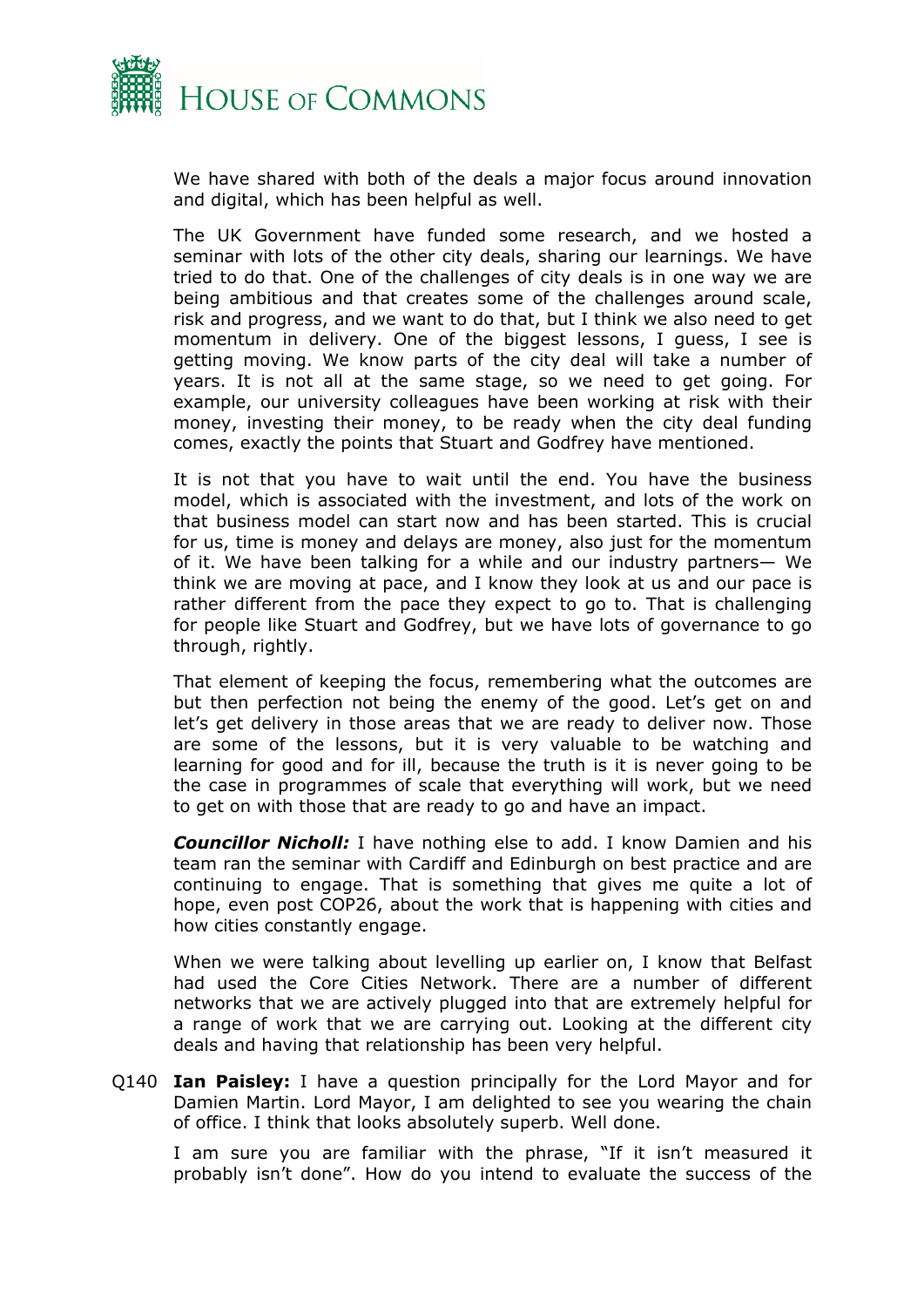

deals so you do not look back and say, "If we had done it this way, that would have been different"? What are the milestones? What are the measurement points? What are the trip switches that you think should be in place or already are in place in your mind that will ensure that these deals progress the way they are intended to progress?

*Councillor Nicholl:* Thank you. I have been told I have to wear my chain at any official engagement, which is going to be harder as I get more and more pregnant. I am wearing it especially for you today.

Governance is a key part of this and there is the oversight of the council panel and an executive board that comprises the council and senior government officials. They are looking at each pillar of investment. Damien is the person who has all the specific details so will be able to go into more around that. We have those governance structures in place to ensure that we are continually measuring and fulfilling our ambitions.

Q141 **Ian Paisley:** Just before Damien comes in on that, as a public representative—as the first citizen—I assume you believe it is important that public representatives stay on that measurement process, you continue to evaluate this and blow the whistle if it is not happening the way you see it happening?

*Councillor Nicholl:* It is crucial. The role of the elected reps is to engage with grassroots and to get an understanding of community and to have those feelers out. Yes, absolutely, I think having elected reps involved in all of that is important.

**Damien Martin:** We are looking at this on a number of levels: the programme level, which is the outcomes in terms of jobs, productivity gain, skills development. Obviously, some of that takes much longer to deliver. It is fundamental to the business case process and each of the projects. At this stage modelling and estimates have clearly identified this is the value added we will produce, these are the direct and indirect jobs that we will produce, here is our commitments for the skill group or, for example, in relation to our tourism and regeneration projects, then in relation to visitor numbers. Footfall in town and city centres is very challenging to measure given changes to the baseline. We have a clear sense of those outcome measures and at a programme level it is our responsibility to keep an eye on that. We will be developing a benefits realisation strategy that will draw onevery project which has to have its own benefits realisation plan.

At this stage, obviously a key element is progress against the indicators of development because all of the projects are at a relatively early stage, but then within that plan the benefits realisation plan at project level starts to set out the milestones on the journey. For example, the likes of Stuart and Godfrey will have their indicators around business engagement and business co-investment with them as they work towards the long-term delivery. We will be at programme level be developing that into a benefits realisation strategy, but each and every project will then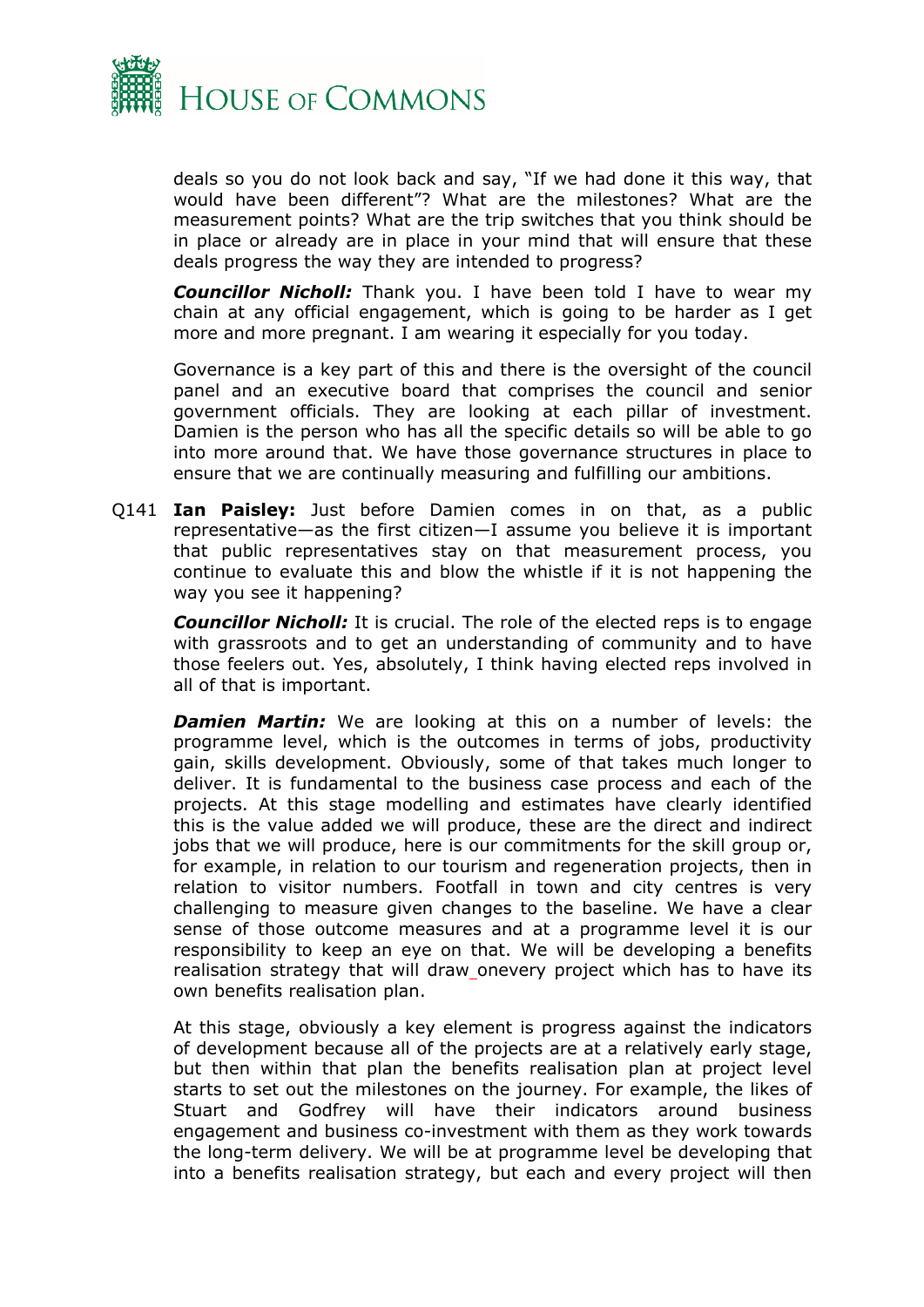

have its own reporting against progress in the development of the project, but also reporting against the indicators that show we are on track to the longer-term objectives, which clearly take much longer to deliver.

Q142 **Ian Paisley:** Stuart or Godfrey, do you see any conflicts between the KPIs of individual projects versus the overall milestones and objectives of the main deal?

*Dr Gaston:* I think an important point is that although it is a university project, the indicators and the KPIs that we are looking at are very much around economic development, impact and job creation. Within GII, for example, we are talking about 2,300 direct and indirect jobs as a minimum and the expectation is that it will be much more significant than that as foreign direct investment kicks in. We are talking about a 20% productivity increase over 10 years.

I want to make the Committee aware that, as far as the universities are concerned, these are very much about impact and innovation projects for the region and not research projects per se. The research is important, because if there is no good research, there is nothing good to innovate, we understand that. I think to your point it is very much about alignment with the wider deal and that there is not any conflict. Our focus at the project level is very much around economic development, which is aligned with the wider project levels. I think that is all good.

Q143 **Ian Paisley:** Are you setting any specific standard or measurement for jobs? Jobs is a very loose phrase. We want to create X number of jobs, but on quality of jobs are you setting your own KPIs, such as, "These will not be zero-hour contracts, but specific hours at a specific level?" Are you setting any detailed measurements around them?

*Dr Gaston:* There are no specific KPIs around the quality of jobs per se but the nature of what we are doing, again building on, for example, the cyber-security— Cyber-security itself, even within the digital sector, has a 15% to 20% premium in value of jobs. We are looking, within GII, to build on that. There will not be zero-hours contract type jobs, that is not the level that we are looking at, but that is not to say that every single job requires a university education or PhD. That certainly is not the case either. There are opportunities right across through different levels of education, but clearly these jobs will all be at a premium. At whatever level they are at, that premium will be higher than probably the typical digital jobs within the sector currently.

Q144 **Ian Paisley:** I get the impression that Northern Ireland is at the point where higher skills job creation at that level is more important than actual sheer vast numbers of jobs, given where our unemployment levels stand and where our population growth is at. Professor Stuart Elborn, do you have anything to add to that?

**Professor Elborn:** I agree with Godfrey, and we have similar ambitions. There are 4,000 jobs in the health and life sciences sector, and we will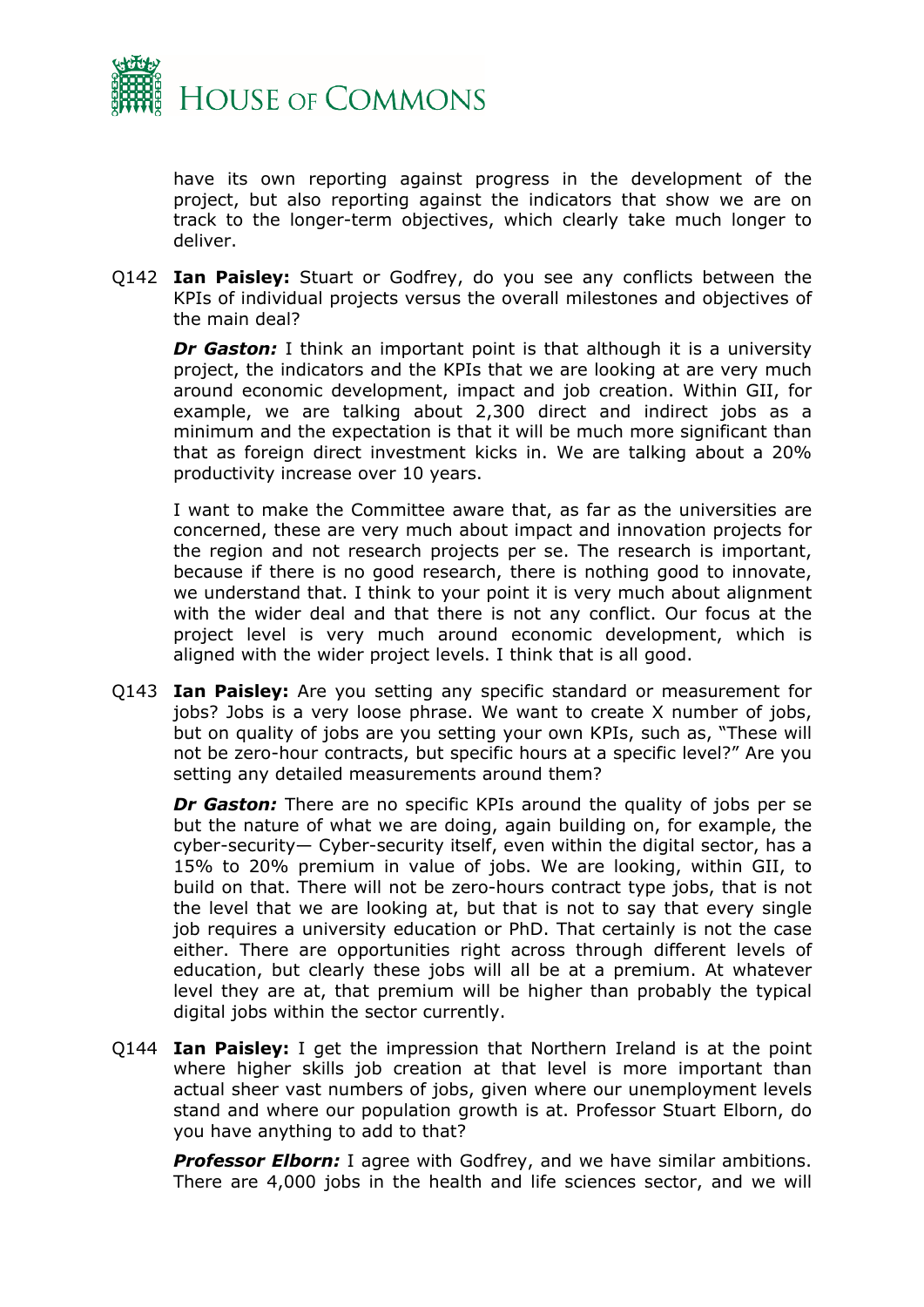

contribute at least a third of those through iREACH. Some will come through GII, and other parts of the city deal and other initiatives. We are looking at a productivity uplift of about 10%, and in health and life sciences these will be high-quality jobs in the public sector and the private sector.

We have skills issues in both at the moment in the Northern Ireland. We can't recruit quality and sufficient volume of healthcare professionals. Engaging in innovation, quality improvement and research is a way that we can increase those skills and retain and attract staff to Northern Ireland, because this becomes a place where they want to work in the public sector, in addition to the contribution to the economy with spin-out companies and bringing in foreign direct investment.

We have clear KPIs. One of the challenges I will mention at this stage is that we need our KPIs and our monitoring to be proportionate and agile. I can see a tendency in this programme, because it is a matrix, of everybody wanting reports and everybody wanting to hold it to account. It is important that we do that smartly and cleverly and in an agile way that can help us make decisions, because some things may need to be stopped, but also that we don't get lost, that everybody is reporting and nobody is putting it together and making the decisions. That is just a little bugbear of mine at the moment.

Q145 **Ian Paisley:** I think that is a very good point. One accounting officer versus one admonishing body, if you like, should be where this rests and that will allow for slick and eager progress. Can I push you a little bit on the KPI on jobs? You mentioned a specific number. As a milestone, when do you think, say, 50% of that number will be achieved?

*Professor Elborn:* In our plan that will start to deliver around 2026. As Godfrey said, we are already starting with the trusts and with the university and industry to get this moving, but it will take some time because this is a sector where you need a lead-in time for innovation to come through. We see that coming mid-part of this decade in earnest, but we are looking for some early wins particularly on the research and innovation side with UKRI and Innovate. We are creating jobs at the sharp end first but moving increasingly towards consistent long-term jobs in industry, in clinical trials delivery, and expanding some of the businesses we have here to deliver those jobs.

**Ian Paisley:** Thank you very much, panel.

Q146 **Chair:** Tell me if this is an unfair question, Mr Martin. It is clear that you want to get maximum value for every pound of taxpayers' money that is being spent. The Shared Prosperity Fund, which will start in April this year, replaces the EU structural funding. Was that money well spent or was it more a case of getting the money out the door? Can you point to things in Northern Ireland or point at jobs that were created in Northern Ireland that have had a lasting effect? Forgive me if you were not involved in any of that delivery.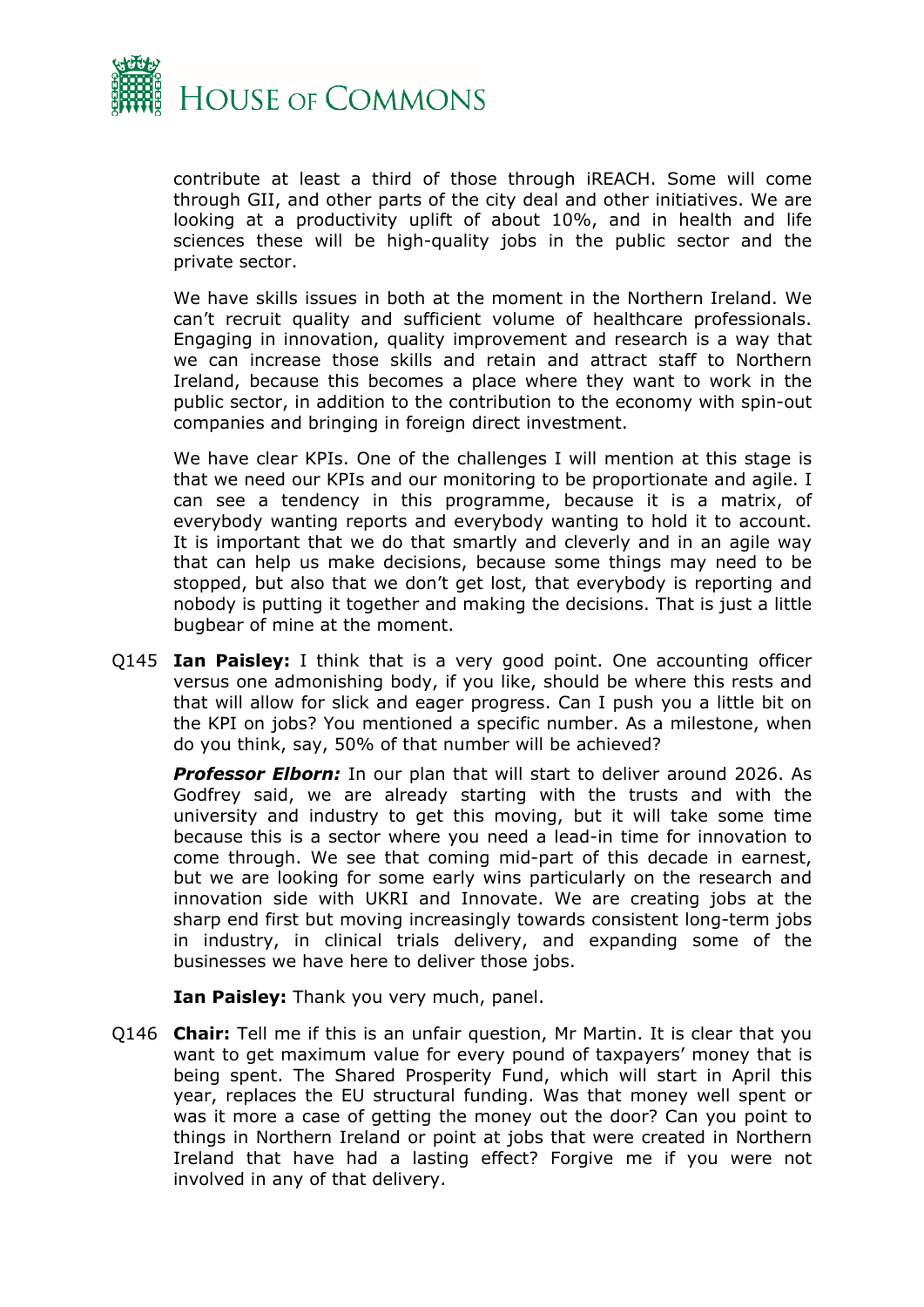

*Damien Martin:* Unfortunately, it is not my area of expertise for those previous programmes, so apologies, Chair.

**Chair:** It might be interesting to learn lessons of some of those. I can think of some in my region where the money was not well spent, and we need to learn lessons.

Q147 **Stephen Farry:** Good morning to our witnesses. As someone who previously managed the European structural fund in Northern Ireland, I can testify to the huge impact it had on many people. It was a good success story, and I am concerned about the future with the Shared Prosperity Fund, however.

This probably leads neatly on from Ian's questions about some of the decision-making processes. There are two angles to this one. The first is that criticisms have been made about transparency in decision making in other city deals. What can be done to make that more open in Northern Ireland? Secondly, do you want to relay some of your experiences in the decision-making process? I am conscious that the Belfast City Deal is the most advanced of all the deals in Northern Ireland, but none the less it has been held up in recent months—years, dare I say—with what could be perceived as quite a lot of bureaucracy and also the interaction with the Northern Ireland Executive on how business cases were being processed. I would be grateful if anyone wants to make any comments in that regard.

*Damien Martin:* The governance is challenging, and I think it is a fair point on the transparency because the nature of this is complex and it goes also, Mr Farry, to the timescale. The truth is that even though we are at a point where we are feeling positive with the deal signed and we want to get on with it, it took us quite some time to get here. I understand Stuart's point on his concern about what some of this might look like going forward.

Part of the challenge in this is that I think we have developed good relationships with our Government colleagues, UK and NI, and things have progressed, but the processes are tough going and they take considerable time. That means that the point about how you involve others—industry engagement and all that—is difficult. The truth is that we hope we are coming out of that now, but we have been in the design process and business case process for some time,.

We have spoken previously that it has been challenging to get here. We hope that we are getting into the phase of delivery now and we must ensure that we have good, robust, transparent governance, but in a way we must be able within the framework ofand in holding people to account to allow the partners to get on with delivery. We need to find the balance between effective oversight, making sure with good integration that partners are living up to their commitments so when we say we want to be inclusive, let's see the evidence of that, but not falling on the wrong side of that where Stuart, Godfrey and others can't get on with delivering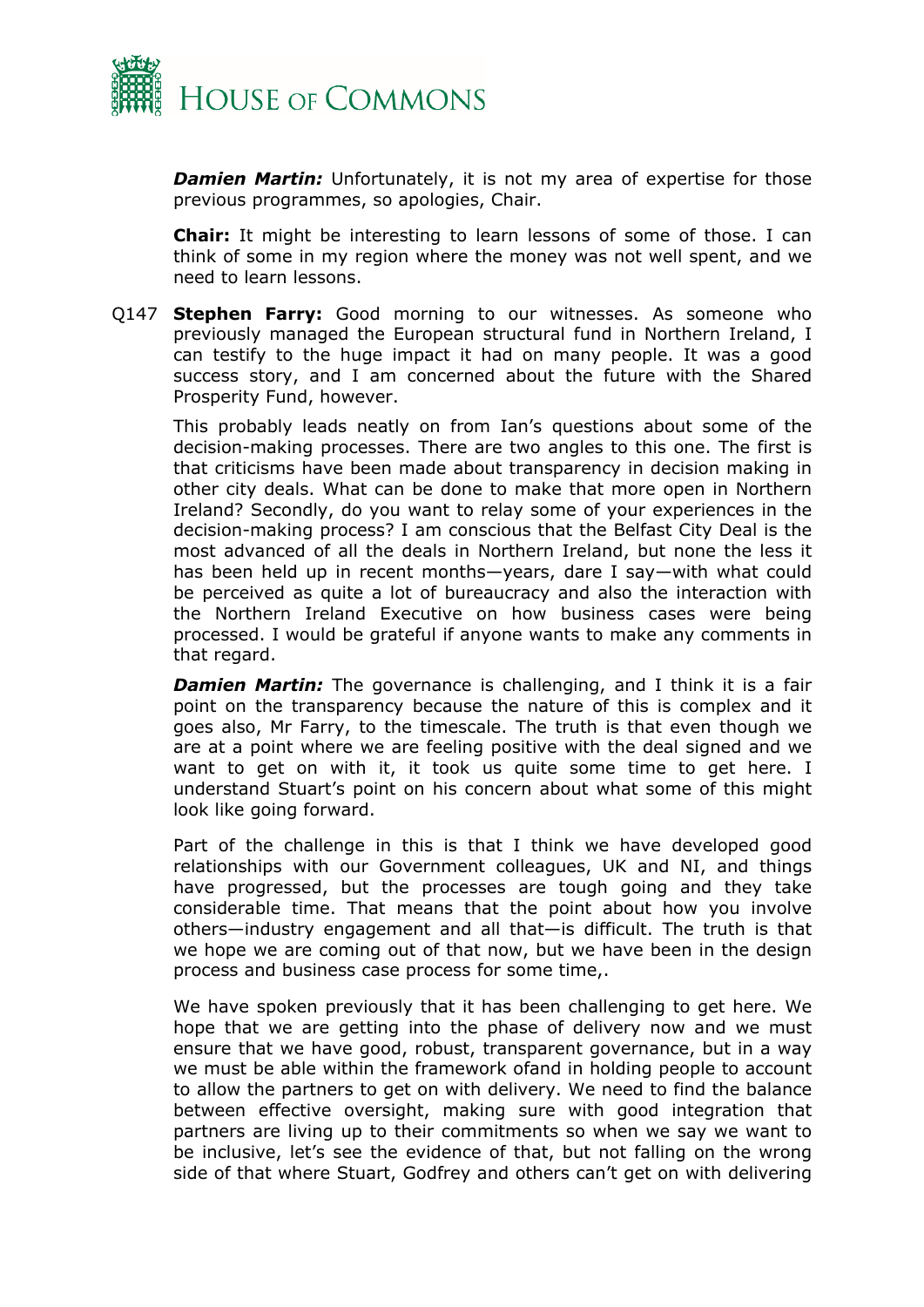

the outcomes because they are spending their lives reporting to me, Government Departments and multiple others in different variations.

It is challenging. Other city deals have been challenged with it as well and we have—and I suspect we may continue to need the support of our political colleagues and others to keep driving it forward. Positively, I think the relationships with our Government colleagues have started to work more and more effectively and we are more and more aligned. I am a complete optimist—unfortunately that is a downside—and that gives me confidence that now we are getting into delivery we can make some more progress on that.

**Stephen Farry:** Does either Stuart or Godfrey want to add anything to what Damien said on that?

*Professor Elborn:* Just to agree. Maybe I am misinterpreting, but I think that some of the issues of transparency are about how we communicate to our population and for them to understand the benefits and to engage and support this. Also there is a responsibility of the Executive, for example, with data and use of digital data. That is central to the proposition here. We need politicians across the space to work with us, not just to make sure we have the right legislation, to make sure data is protected and useable, but also that we are communicating the benefits to our population of the data and information being used and joined up for their personal good and for the public good.

I think that we have not had the discourse sufficiently in Northern Ireland yet about how data is used and how it benefits our population. Our size, as Damien has remarked on, is a good critical size for data integration and it is fundamental to GII, iREACH and other parts of the city deal that we get the public transparency, the engagement and conversation on that.

Q148 **Stephen Farry:** We say the same thing about inward investment in that we are big enough to be a player, but we are small enough to be very hands on in working with investors. Thank you for that. Godfrey, do you want to come in on that point?

**Dr Gaston:** I think that transparency of change is also important. What I mean by that is we have written a business case, which in reality we started nearly three years ago, and just because it is written in the business case doesn't mean to say we have to keep going and doing that because it was written two years ago in the business case. By the same token, we can't tear up the business case and just do what we want.

It is important to have transparency of change review. I think Stuart touched on this before. It made sense before Covid or when we wrote the business case, but with the best will in the world things change and we need the ability to flag some change accordingly. We also need to make sure that there are structures in place so that we don't go and do what we want, and I completely understand. Transparency of change is a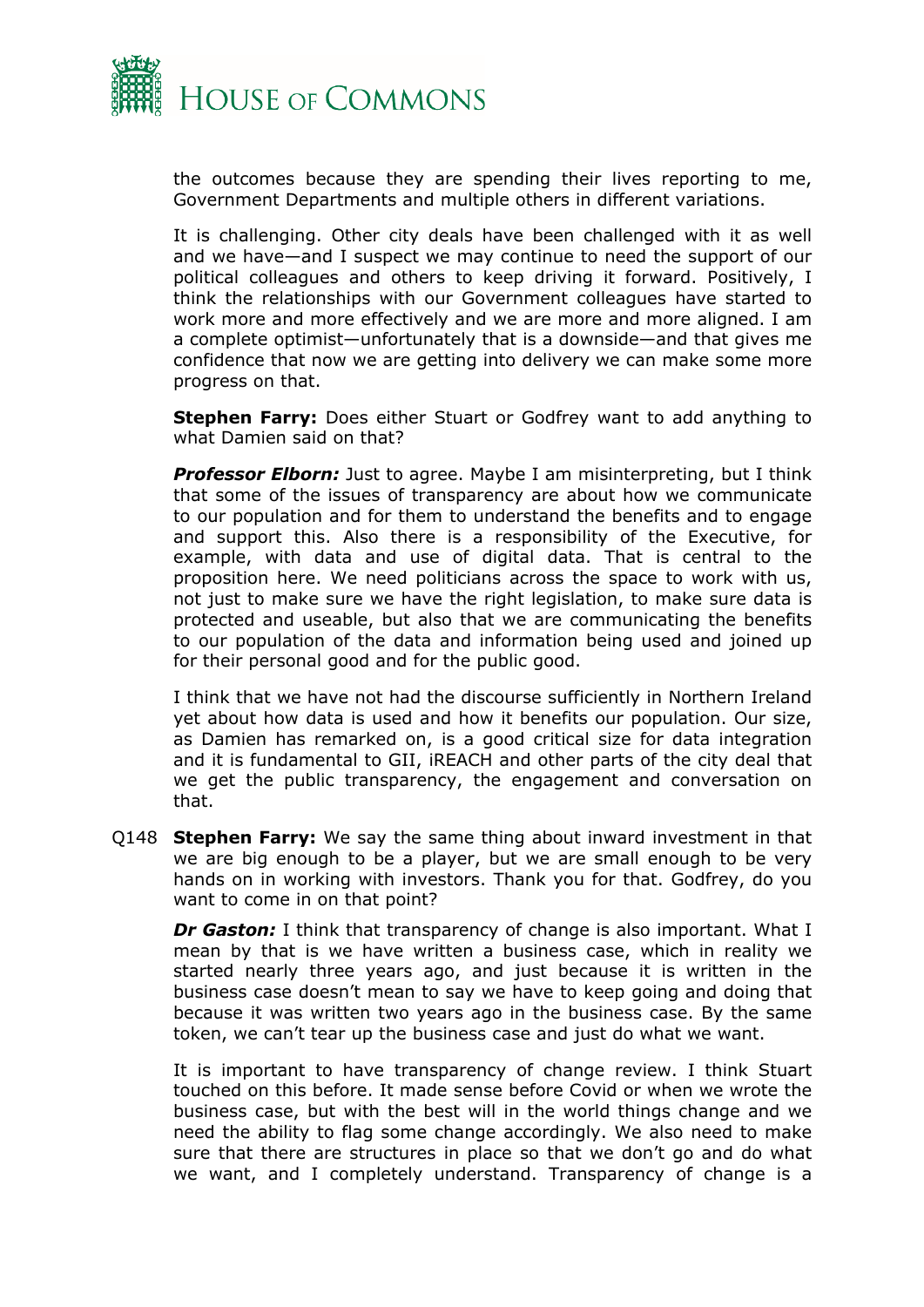

particularly subtle point, but I think that it is an important one because we need to be able to look and be agile and change accordingly.

Q149 **Stephen Farry:** Thank you. My final question goes to the Lord Mayor. It is largely to pick up on something that Stuart just mentioned about communities. How can we ensure that communities are fully bought into the city deal process, they understand what is happening and feel included in the process and the outcomes?

*Councillor Nicholl:* I think that the governance structures have evolved over time and need to be updated now we are moving into delivery. As you say, it is making sure communities understand what is happening. I think that the community planning process—having that political panel within councils—is very effective and we saw how brilliant it was in our Covid response and how we engaged with communities. I think that having that political input will be incredibly important. We know that elected representatives are the ones with connections to communities and on the ground.

This is such a significant investment and, apart from anything else, it is not just the opportunities that it presents, but there is something incredibly hopeful about this level of investment and this partnership across the wider Belfast region. I think it is also important that in the political context of uncertainty that people can see that there is work, there is partnership and there is hope on the horizon. I definitely think that we need to be involved in the governance structures going forward so that we can relay that back.

**Chair:** I thank all the witnesses for this session from Belfast, particularly to the Lord Mayor for gracing us with her presence. I was given a blue sash when I was in the European Parliament, but I have not thought of a good opportunity to wear it recently. Thank you very much indeed.

**Ian Paisley:** Have you got an orange one, Mr Chairman?

**Chair:** We won't go there, Ian. Thank you very much and you are welcome to continue to listen in if you just mute yourselves. We invite the second panel to log on, please.

### <span id="page-18-0"></span>Examination of witnesses

Witnesses: Stephen Gillespie, Eddie McGoldrick and Paddy McLaughlin.

Q150 **Chair:** I will ask you to introduce yourselves, starting with Stephen Gillespie.

*Stephen Gillespie:* I am the director of business and culture with Derry City and Strabane District Council.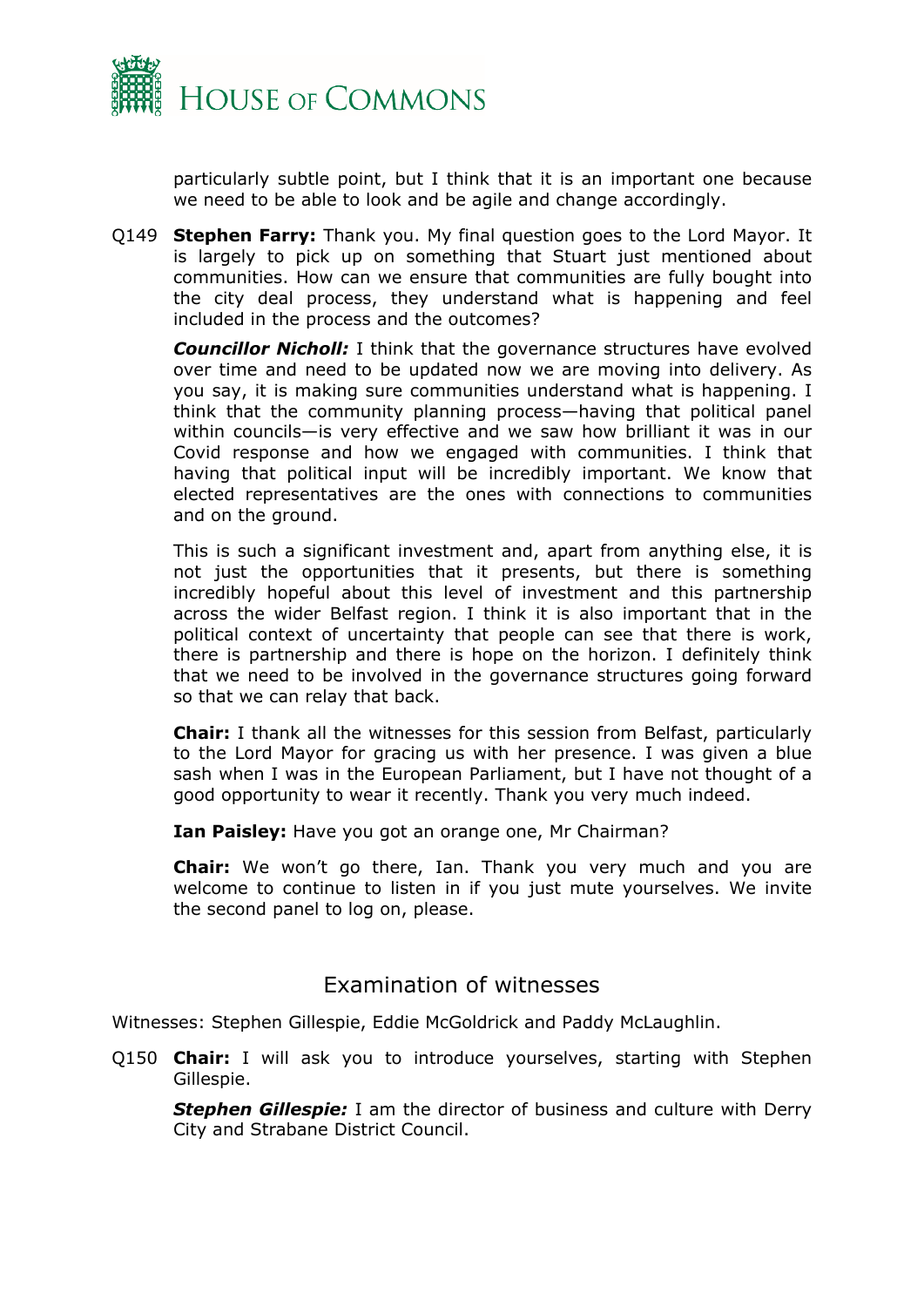

*Eddie McGoldrick:* I am treasurer of Grow the Glens, which is a community interest company in Cushendall, County Antrim.

**Paddy McLaughlin:** Along with Eddie, I am from Grow the Glens, from a beautiful part of the Glens of Antrim—a little village called Cushendall.

Q151 **Chair:** Ian Paisley is nodding very vigorously at that. You are all very welcome indeed. I will ask the first question, which is similar to the question I asked the previous panel: what are the most significant economic and social problems facing your regions? I will link that question with: do you feel that you are getting a fair slice of the cake compared to Belfast, for example?

**Stephen Gillespie:** A lot of what I will say is probably similar to the previous panel. Of the challenges that we face in our region, skills is clearly top of the agenda. Where Northern Ireland would face a skills deficit and we export at least a university worth of talent, when you look at our city region the higher level provision is clearly not enough given the size of the area. Front and centre of the challenge that we face is how we grow our skills for the future and how we ensure that the higher level provision is there, so not only that we encourage our young people to stay, but also we encourage a flow of talent from the rest of the UK into the region and vice versa.

The other challenges that we face are in connectivity. If you have been up to the region you will appreciate the issues that we have with transport and travel. Rail is a big push, and we have made some serious advances over the last few years and the roads are starting to improve, but they are still a challenge. Getting the connectivity piece right and ensuring that we have transport links to all the major centres is vital. But, as I say, the skills agenda is clearly key to how we grow in the future, and it is the biggest challenge that we face.

Q152 **Chair:** Thank you, Stephen. By the way, could the other two witnesses mute? We are not getting much echo, but it can be a problem.

Obviously, Strabane is right on the border. Are there opportunities or problems because of the whole protocol Brexit situation for Strabane and City of Derry?

*Stephen Gillespie:* Our geography is slightly unique in that we are a cross-border city region. A lot of our talent flows backwards and forwards daily, and we have the stats that back that up. A company that is employing 1,000 jobs in the city will have typically 30% of its employees coming from Donegal and vice versa. That flow of talent constantly across the border would have been of initial concern, but clearly our economies are linked and anything that affects that flow of trade would affect the regional economy. At the minute those issues are there, and we have to deal with them, and business is finding a way to do business, but it is clearly a concern.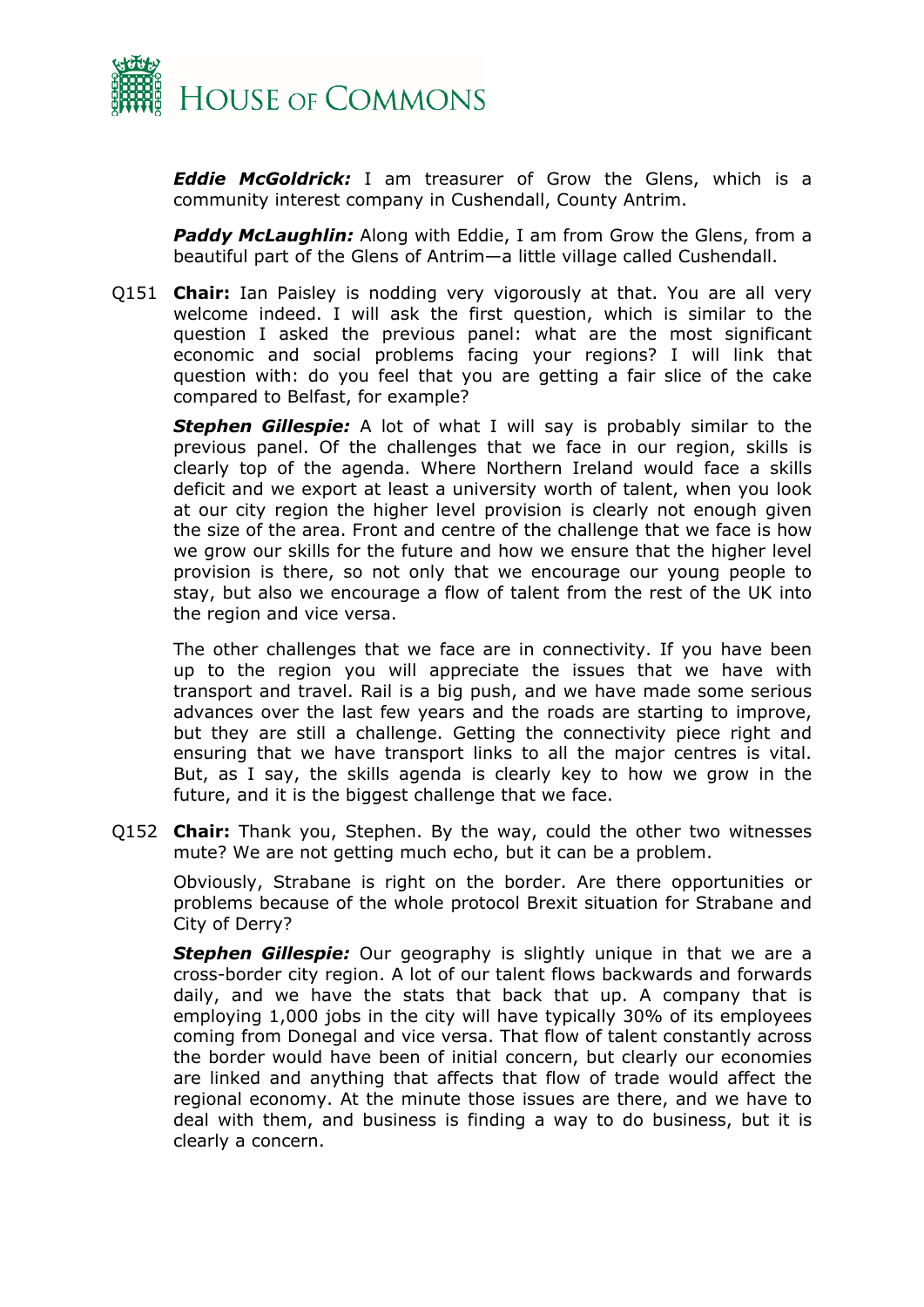

*Eddie McGoldrick:* The issues that we are addressing are in the area of skills, although we find that the educational underpinning in the area is very strong. It is how we get the right skills and bring them forward into meaningful jobs. Grow the Glens has been involved in coding classes in primary schools and the local secondary school for both pupils and teachers, so that we are starting to prepare the ground to grow the skills that we seek and need going forward. In our digital hub we have opportunities to create very high quality jobs, but they need the skills. Unfortunately, there is a vicious circle here where if you don't have the jobs, you don't have people taking homes in the area and you lose the skills. The district starts to hollow out and get into a vicious downward spiral.

Where do you break that circle? We have tried to break it with skills and then move it on to jobs. Housing is not our remit, but those are the areas that we are concerned about and why we have been working on this for five years.

Q153 **Chair:** We hear often that the education system in Northern Ireland is very good and delivers very good outcomes. Are these skills problems to do with the abilities that some of the students may have or is it the choices they are making at school, the advice they are getting from careers teachers or from friends and family or businesses not going out to engage with students when they decide which A-levels to take or whether not to go to university but get into an apprenticeship?

*Eddie McGoldrick:* We are fortunate within our committee that we have a senior ex-educationalist who was deputy chief inspector of schools for Northern Ireland. He is very clear that it is a multilayer problem. We need to have schools providing skills and businesses providing schools with clear indications of what skills are needed. Also the FE colleges play into this along with the universities. We have had very useful engagement with Northern Regional College. It has done a facility now to provide us with outreach classes when we get our digital hub built, and it is the interlocking of the education system with the requirements that makes it effective.

The skills requirements change over time—subtle things change over time. In your previous panel you talked a lot about cyber-security. You can't become a cyber-security expert unless you understand coding and you learn coding very early in schools these days. Cyber-security will morph into something else in a few years. It is having that interlocking between the schools, the colleges and then you get the skills focused on business.

*Paddy McLaughlin:* Following on from what Eddie said, I come from the community angle here, and I see the issues and the opportunities in our small rural community. We are about 18 miles from the Mull of Kintyre in Scotland, and we have a big stretch of water between us, so our hinterland is the water—at least 50% of it. We need to create jobs in our local area to sustain our village, our schools, our shops. We also have a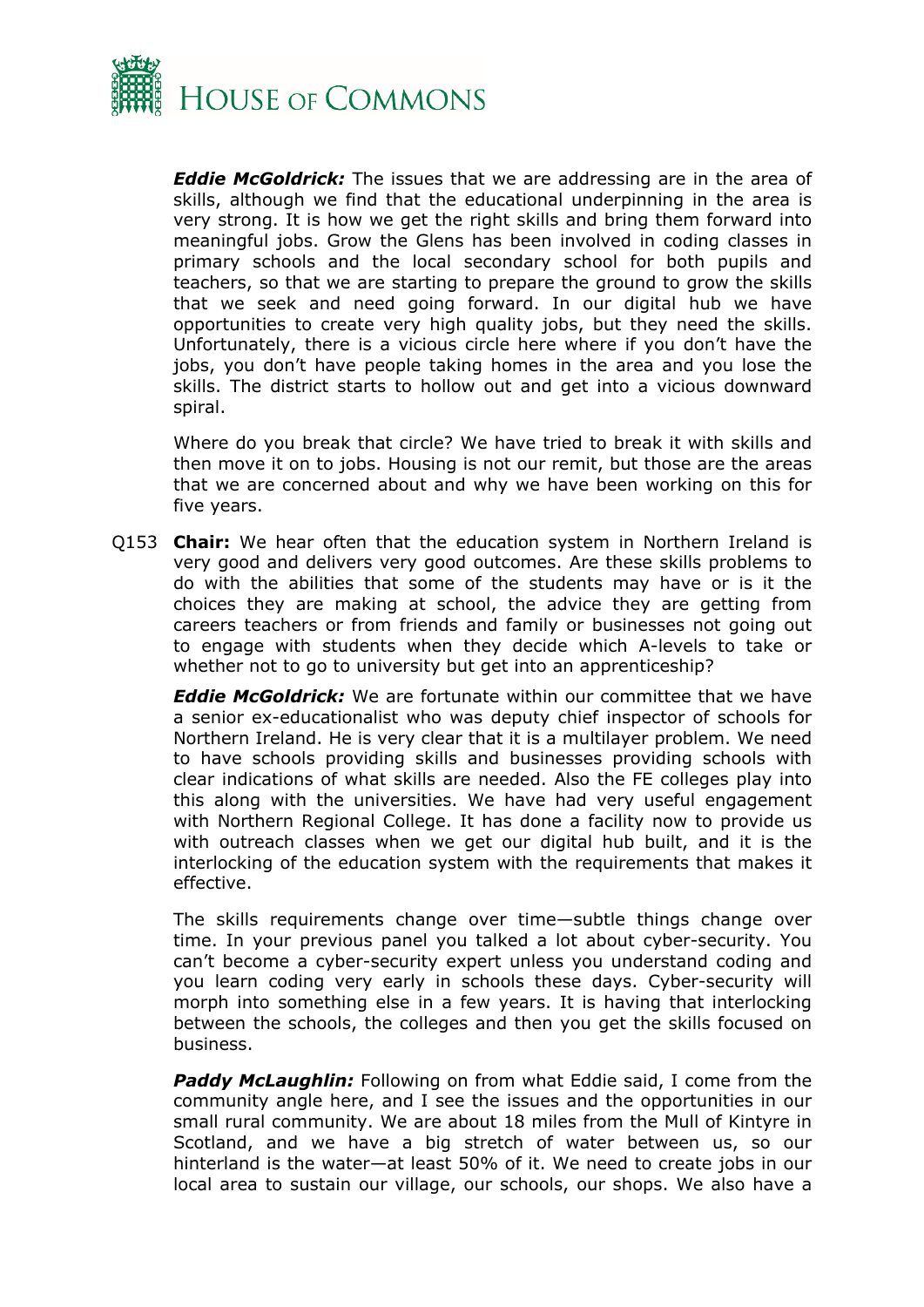

very large diaspora of people spread throughout the world who are very keen to develop jobs back in the Glens of Antrim, and if we can get the right facilities to facilitate that, we will enrich our community. Thankfully it is a very strong, inclusive, vibrant community here, but we want to keep that. I think it would work very well in parallel with what our Belfast colleagues are trying to do.

Q154 **Ian Paisley:** I welcome our panellists today. My questions are principally for Eddie McGoldrick and Paddy McLaughlin. The Glens are both a gateway and a heartland, so they serve and have a significant potential for the people who live there and for visitors to the area. Eddie, I will ask this first. As a social enterprise, what other ultimate challenges do you face? If you had a blank sheet of paper for a wish list, what would you put on it to make significant changes?

*Eddie McGoldrick:* We have a couple of strengths as a social enterprise. We benefit from energy in that there is real passion and commitment to do what we do. We can be incredibly agile and much more agile than larger businesses or institutions. We also have the backing of the people. We undertook a survey of the local community to get support for our digital hub, and it was very clear that people wanted it and would use it.

If I had a blank sheet of paper, what I would write at the top of it is "small is valuable". There is a tendency for people to think that only large projects and large institutions are the way forward. Small can grow very quickly and one of the things we have been keen to push on our project is that what we have learned we are more than happy to share. Social enterprises are not like businesses. I run other businesses. Other businesses compete; social enterprises, by their definition, collaborate. It is in their absolute DNA. That gives you the opportunity to replicate, which is good. Large projects tend to be eye-catching and bring problems of governance, transparency and communication, all of which were discussed very comprehensively in the previous session.

You can grow big things from small acorns, and we are very keen that this Committee understands that the mechanisms favour large. Invest NI likes big projects, committees like big projects to review, investors like big schemes, and that is not necessarily the only way forward. We need centres of excellence in medicine, and you are not going to build that in the Glens of Antrim necessarily, but there is no reason why people in the Glens of Antrim can't contribute to that. If Covid has taught us nothing else, it has taught us that dispersal is a very strong attribute and you disperse small.

Q155 **Ian Paisley:** I assume that digital connectivity is absolutely crucial for that. It is like the upgrades to allow the connectivity to flow and the dispersal to work.

*Eddie McGoldrick:* Yes, and that is why we chose to use the ex-PSNI barracks because there is very good digital connectivity. That is moving forward across Northern Ireland with Strabane and so on, so that is great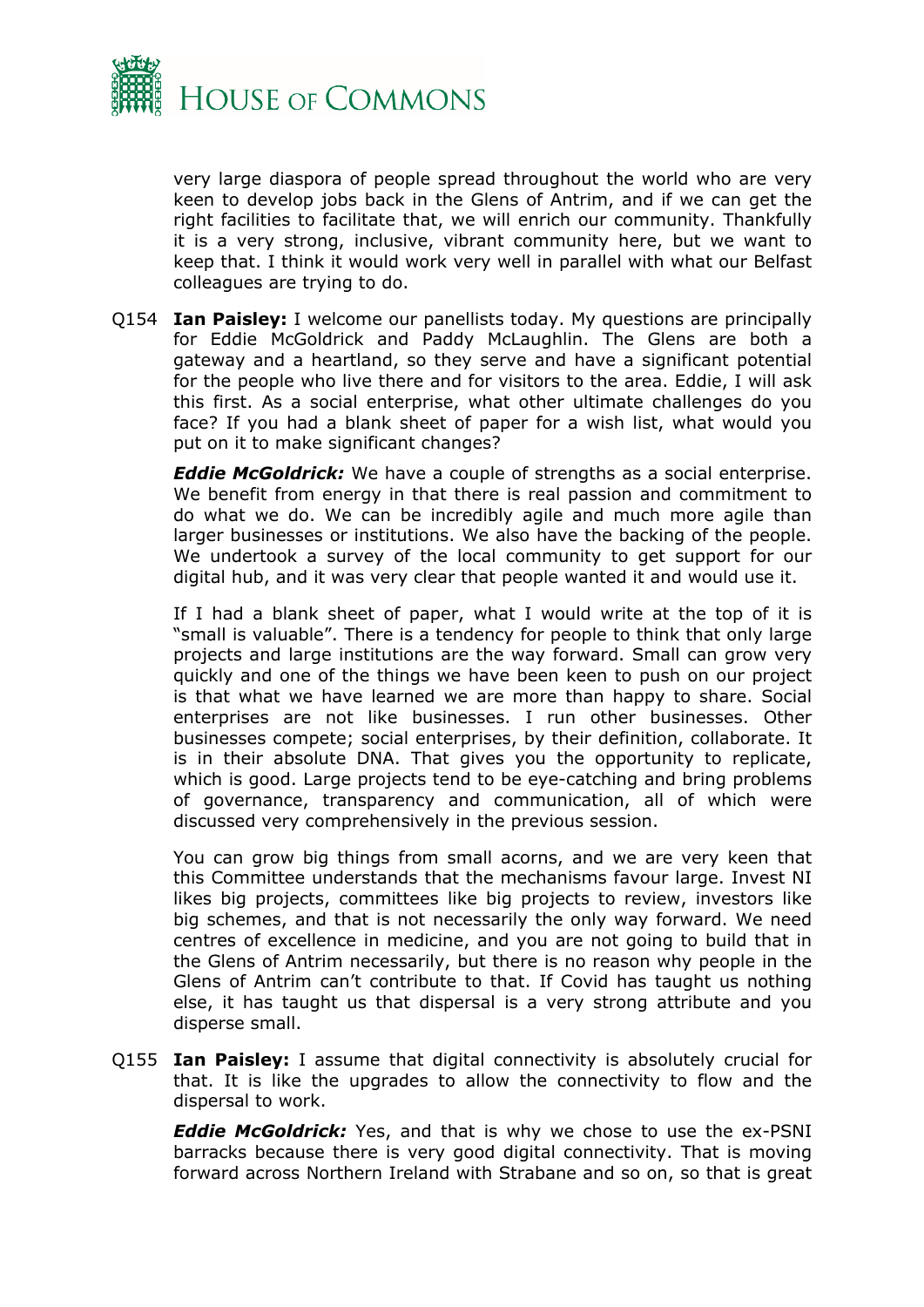

to see, but Covid has taught us that without it people are completely disenfranchised.

Q156 **Ian Paisley:** I know they have the Strabane link to about 7,200 homes in County Antrim and the Glens area that previously had not been connected, which I know is making a difference and people are noticing that. Paddy, the same question to you—I don't need to repeat it—but you have a wish list opportunity here.

*Paddy McLaughlin:* We have already created about 10 home-working jobs here, but this is a repeatable model, as Eddie said. I would love to get this into all the villages in our Coast and Glens area. I think we have a very good model. We designed this before Covid where we knew that with home-working jobs people would get tired and want to engage with other people. I think that people are tired of working at home now and we need to have some kind of a hub to bring people together.

My wish list from a funding point of view is that we need to be involved more closely with the funding agencies on a co-design basis, not merely as applicants for funding. It is ironic that with the biggest role in the success of the economic development of any of these things, we are probably the last people to ever get involved in them. I think a lot more could go on, a bit more joined-up with Government Departments and trying to get Departments to have a timescale to come back to us. We have ticked all the boxes, we have got our proposals all done probably a year ago, but then you don't hear anything back, so you don't know if you are successful or not. We have applied for one fund, but we don't know about a second fund, and at the end of the day we are all volunteers—busy people in our own lives. We are trying everything here to move this forward for our community. I think we need Government to be a bit more joined up.

Q157 **Ian Paisley:** Paddy, just to make the point, 10 jobs in a village in a remote rural location is significant. Some people lose sight of the significance of that number in a small area. Do you want to say something about the jobs that have been created?

**Paddy McLaughlin:** We have aligned with two major companies. Going back three years ago when this international company visited us, it wants to place jobs in rural areas. It is very expensive to do it in cities and they want to be in the rural areas. They want to have that type of people employed, and I think our model works very well in the whole of North Antrim. One of those companies today is looking for about 100 workers. If I had the facilities, I could put 30 jobs in here or elsewhere. That opportunity will pass us by if we have to wait another two, three, four years when Government aligns to try to help us. I think that is a big issue and a big opportunity.

*Eddie McGoldrick:* I want to pick up the point you made in the previous session about the quality of jobs. These are not zero-hour contracts. These are jobs where people have flexibility, but they have commitment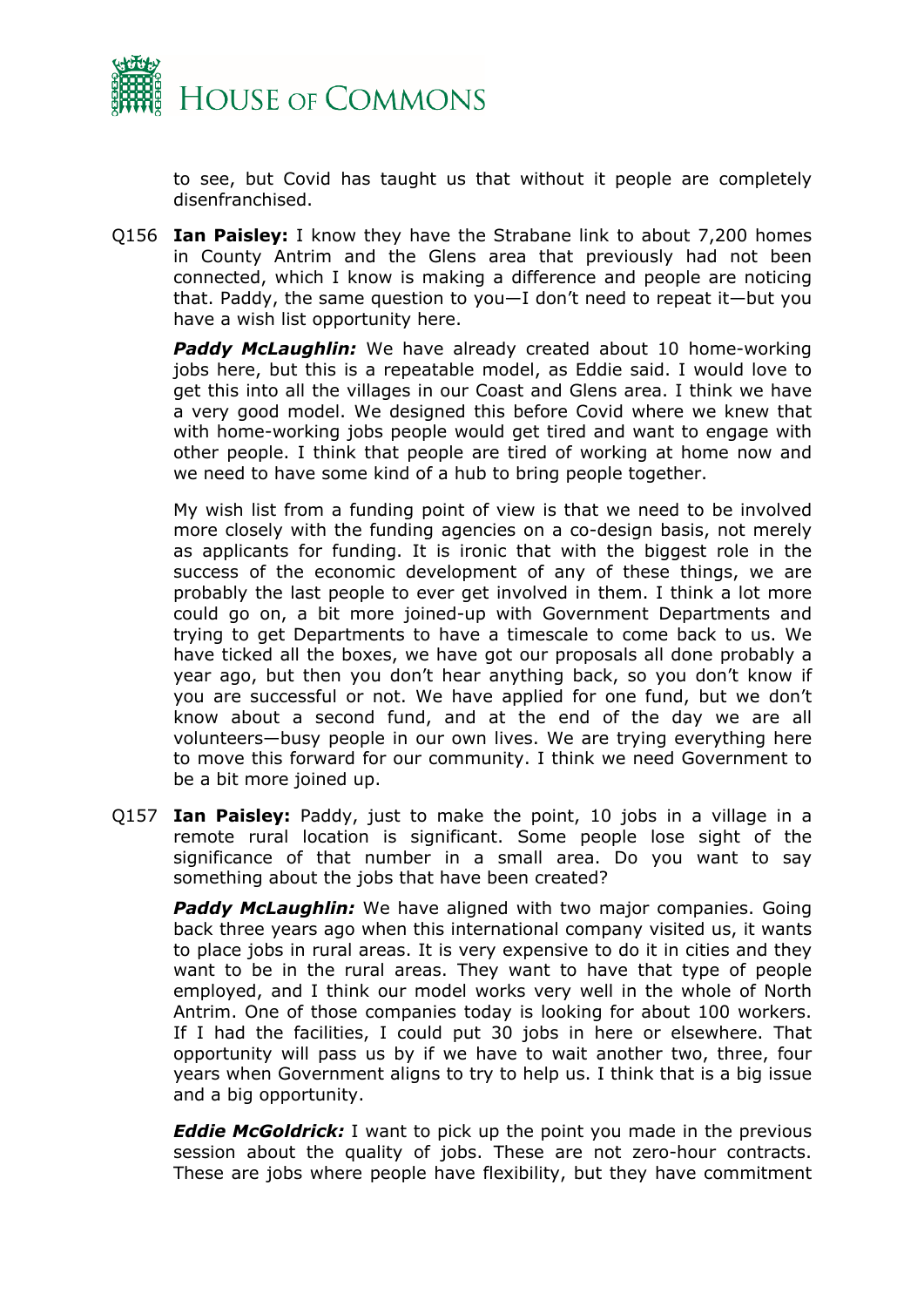

from the employer. They are full-term contracts. They are also jobs at varying skill levels, including recruitment jobs, financial jobs, and also we have an opportunity with another blue chip company that wants to place very high-end IT jobs. Again, you learn lessons from everything in life. Covid has shown us that with the right technology and the right skills people can collaborate on a very dispersed basis and move organisations forward. Key to that is agility and Government Departments are not agile. I am sure there are reasons for that, but they are certainly not agile.

**Ian Paisley:** I think that is a frustration of politicians across the piece here every day. The fact that it is here now we can use it as evidence again and make the point to Government, so thank you, gentlemen.

Q158 **Chair:** I should probably know the answer to this question but are there LEPs, local enterprise partnerships, in Northern Island? We have quite a successful one in my part of the world that engages with business and deploys Government funding in quite an effective way. Stephen, do you have something like that or something that does that?

*Paddy McLaughlin:* Yes, Chairman, we do. We have enterprise boards here. I sit on the board of Causeway Enterprise—I am a director of it. We have about 160 small start-up businesses very successfully doing what they do, developing, nurturing talent and outgrowing some of our facilities. I see this as a spinoff of the same type of opportunities.

**Chair:** That is very encouraging. I am sure there will be more roles for them to play.

Q159 **Mr Gregory Campbell:** Welcome to the panel. My question is aimed at all three, but I will start with Mr Gillespie, given that the other two men got the last round of questioning. On the issue of the European structural funds and the fact that we have moved on beyond that now, where do you see the make-up and the targeting of projects that would have been aimed at the structural funds had they still been available but now need to be targeted elsewhere? That is the first question.

*Stephen Gillespie:* There are aspects of the structural funds that we would like to continue. ESF has been very successful in skills and how we work with community groups and develop that side of the economy. We are very conscious of how we work with Government to replace those funds and how we work from there. We are also working as 11 councils to look at our response to Invest NI and what could be the future and potential of the funding and how councils could play a lot bigger role. We feel that there is a lot more that we could do—and that goes across all 11 councils—and we are working on a terms of reference and a strategy that we can present to Government to say, "This is where we feel we can play a bigger part; these are where possibly the funding could be different and could achieve different outcomes."

We have talked a lot about skills and there are two aspects to the skills. There is the higher end, and there is no doubt that the city deal that I am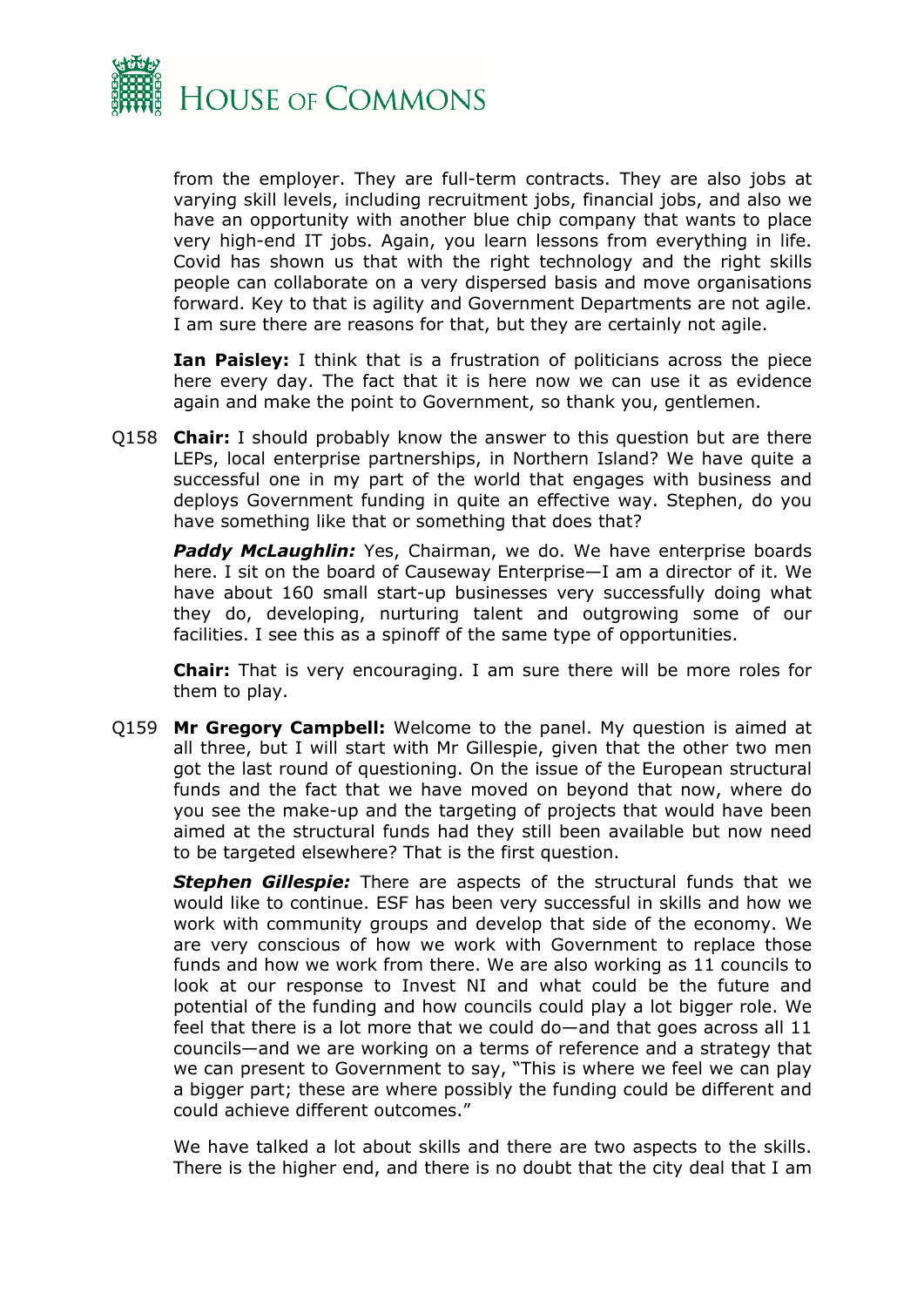

involved in, the Belfast Region City Deal, is targeting the well paid, higher quality jobs, but we also have a skills deficit at the bottom, and we have to make sure that all boats rise. We have to ensure that the people who are not at the higher end of skills have opportunities to get pathways to employment. That is where ESF was very successful and where I think councils can play a much bigger role going forward in designing the funding and working with Government, as the levelling up will start to develop in the next round of funding and so on, to ensure that those are addressed as well as the higher end, quality jobs. That is where I see our role.

*Eddie McGoldrick:* The point I want to make first is that I am not an expert in funding. That is not our contribution, but the observation I will make is that we see new funding opportunities emerging. We have benefited from the Community Ownership Fund, and we are eagerly awaiting the levelling up funding opportunities coming up. The previous arrangements were a well-worn path that people understood and one of our concerns is that these new opportunities spring up, but they become like a thicket that nobody knows how to navigate their way through. The difficulty is that the bigger players and the better organised profit from that and the less well organised or less professionally supported will suffer from that.

We also make the observation that we should learn from some of the good aspects of the previous funding arrangements where they focused on local, and they were very keen to see locally based organisations being developed and grow. We see elements of that in the White Paper. We had Minister Conor Burns down with us a few weeks ago and he was very clear about that and was challenging us to make sure that we were prepared for that.

Our position, Mr Campbell, is that we are ready for that challenge. We have to wait and see what comes out because we don't have the clout to influence the shape of those funds, but we do know what works and those are our observations.

*Paddy McLaughlin:* I think with some of the EU funds—and again I am no expert—there was more emphasis on the rural areas. In the Glens of Antrim we have other aspirations about linking more with Scotland from a tourism point of view. There are lots of opportunities there. I am very unsure how at this point in the Levelling Up Fund we would try to go for those funds whereas I think there was a more trodden path in the past through the EU funds. I am really unsure where we will go forward with that.

Q160 **Mr Gregory Campbell:** A final question to all three. They say all politics are local and in Northern Ireland there is quite a few people who think that the further you get from the wider Belfast area the bigger the chip gets on somebody's shoulder, particularly about funding and unfairness and allocation, but setting that to one side—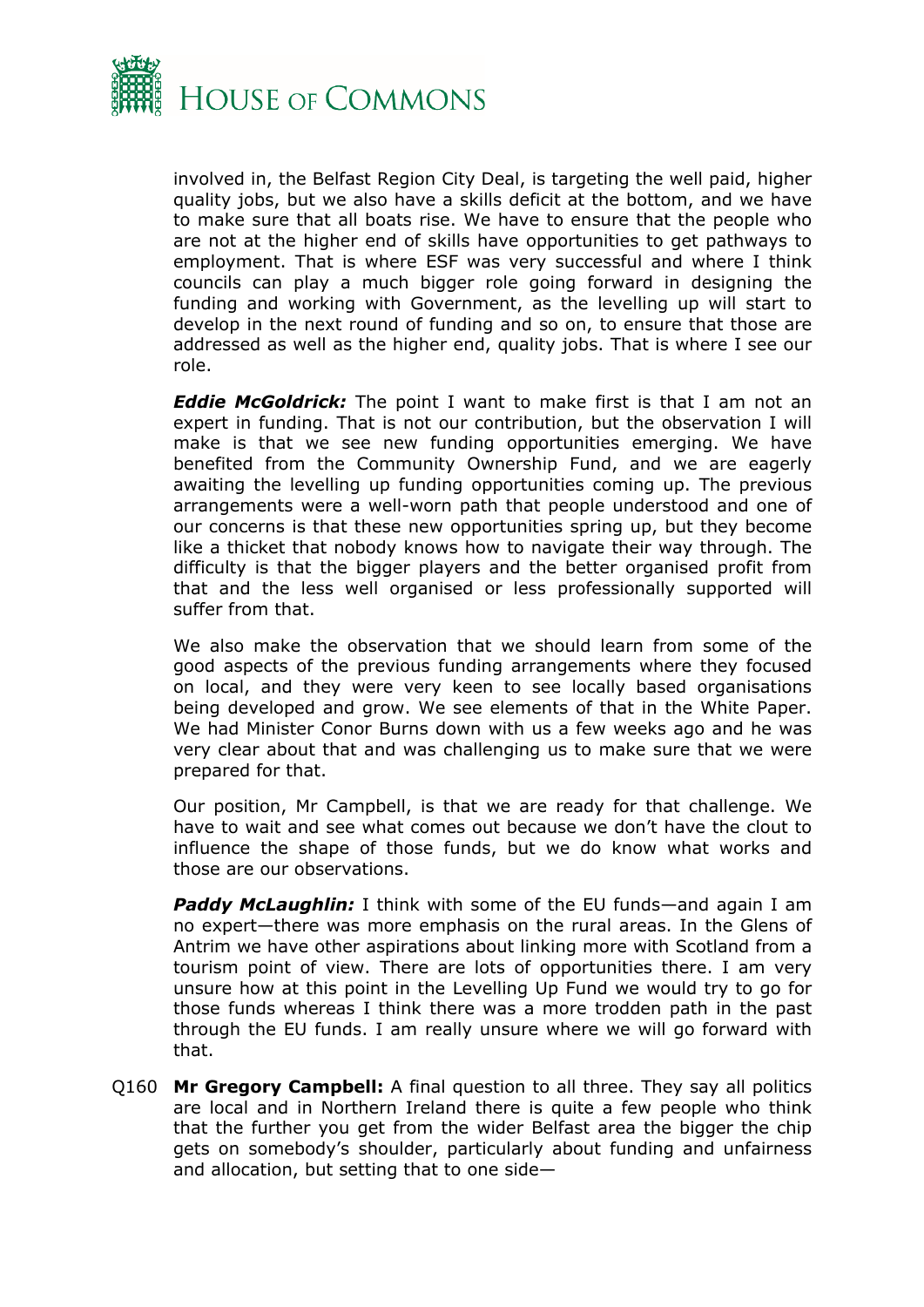

**Chair:** You could read London for that as well.

**Mr Gregory Campbell:** You could, yes, and I also hear across the western world. A couple of you mentioned the business of the Levelling Up Fund. Particularly talking about either the Glens of Antrim or Londonderry and Strabane, the north coast and the north-west suffers in that they seem to be in the shadow of the greater Belfast area population and so on. I don't know if you heard the first panel when I drew attention to the lack of levelling up funding that came to Northern Ireland compared to Scotland and Wales. Are you able to examine and analyse why we felt we came so far short, given how well Scotland and Wales did on the first round and then hopefully not repeat the same mistakes in the second round?

*Stephen Gillespie:* We were successful with all three projects that we put in as a council.

**Mr Gregory Campbell:** The chip on the shoulder maybe got a bit smaller there.

**Stephen Gillespie:** We were pleasantly surprised with that and so we have three fairly significant projects to deliver. I think the key to that and why I believe we were successful is that we have always as a council developed projects regardless of where the funding stream was coming from. That might sound odd, but we have invested in how we develop those projects—community-based projects, wider infrastructure projects or council projects—so we are ready with outlaying projects when opportunities arise such as the funding that happened. It was a tight timeframe and it pushed us to get the applications in, but we had three projects that were very ready. We are already working on whatever the next round of funding is and we will put in significant numbers of projects to get funded.

If you are asking how Northern Ireland can be more successful, we have to be ready, and it is not a matter of responding once the terms of reference come out or the applications open. We have to get ourselves in a much better position to be ready to apply. That is key for us, and we have always tried to do that as a council.

#### Q161 **Mr Gregory Campbell:** Why do you think some others are not as ready?

*Stephen Gillespie:* There is a risk in it, and I think that our councillors are up for that risk because they recognise the underinvestment in the region. Therefore, we have to be a bit more willing to put our own money in to develop these projects, to put our own expertise in to do that. That is a risk because sometimes you could be criticised for spending money and the project never happens or you create an expectation in the community that something will happen and then nothing happens. It is clearly a concern for all elected members when you are doing that, but if you are up for that risk and you share that risk and you take it, there are rewards when the opportunities are there, so it is recognising that.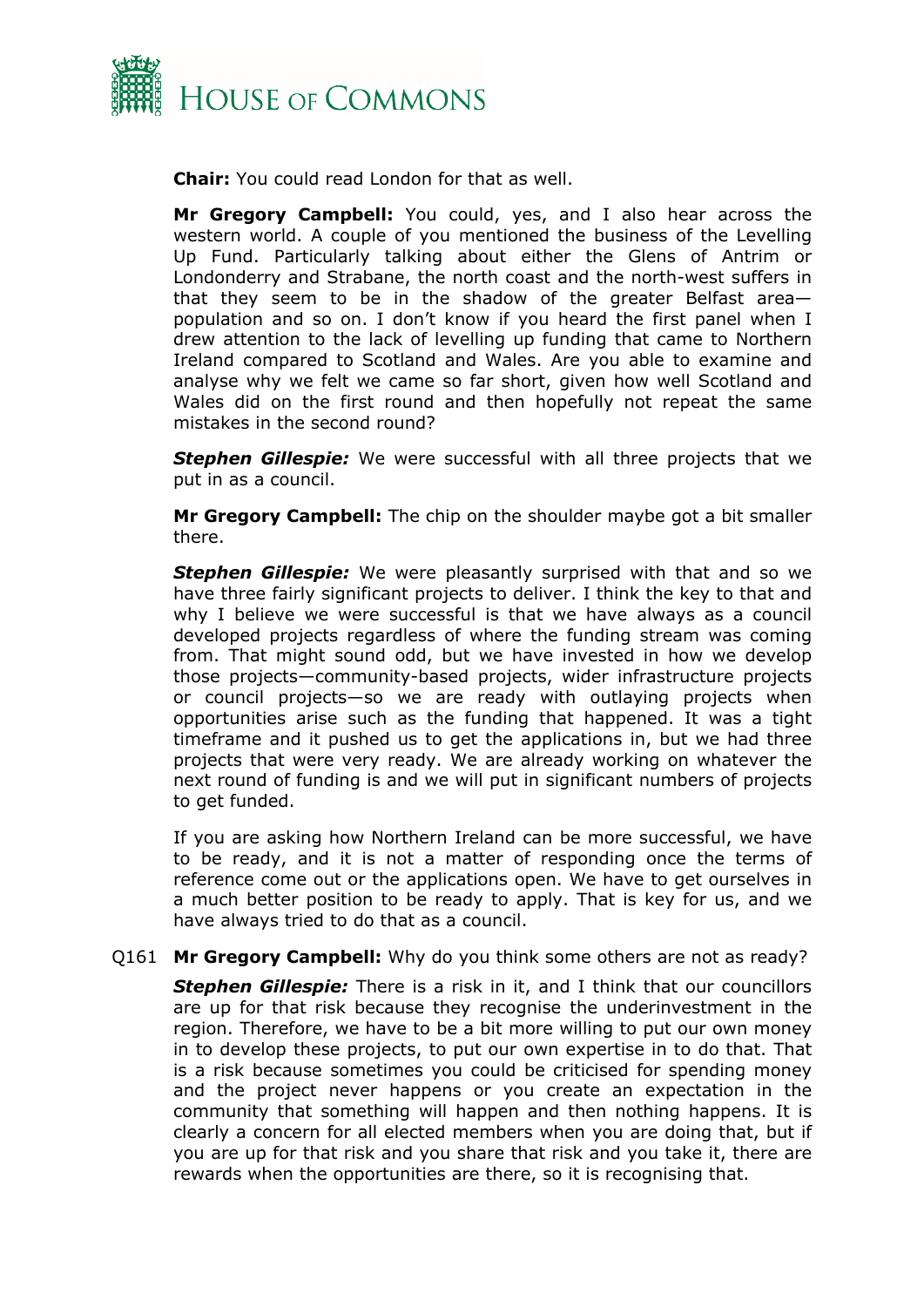

The public sector is not very good at that. Eddie mentioned how slow it can be perceived as at times. We are not risk takers. We have got public money and we have to make sure that it is accounted for and is properly managed and that the governance structures are there, and we can stand over it with transparency. But if we are prepared to take those risks to get ourselves in a position to be ready, I think the rewards are there.

**Mr Gregory Campbell:** Mr McLaughlin and Mr McGoldrick, do you have anything to add to that?

*Eddie McGoldrick:* We have been successful with the Community Ownership Fund, and we are also seeking support from Invest NI and to participate in the growth deal in Causeway Coast and Glens. It is difficult for us with the new funds to have the foresight and understand that they may be coming.

I take on board what Derry and Strabane have done where they have positioned themselves and taken a risk position and got ready in anticipation. That is a lesson that we learned by reaching out quite early on to various funding sources. Our frustration now is having secured the Community Ownership Fund, we are having real difficulty getting traction with the growth deal and Invest NI. That is a frustration, but we learn from these things. We are resilient and adaptable, and we will learn how to play the new game as the new game emerges.

*Paddy McLaughlin:* We have an oven-ready deal sitting here and we have had now for quite some time. If we could just get a bit more joined up passion and energy from the different Departments to drive this on before we lose the opportunity. As Eddie says, we are just trying to deal with the different boards and the different bodies, and hours and hours and hours of endless meetings go on. If we get a bit more co-design between the different Departments it certainly would be very helpful for us on the ground here as volunteers.

Q162 **Stephen Farry:** Picking up where Gregory left off, hopefully people are listening in to what we are discussing today and taking note of what is being said—I say that with some degree of optimism. Starting with Paddy and Eddie, you mentioned co-design and if you had a blank sheet of paper to design these new programmes, what areas would you want them to be prioritising in terms of particularly the skills base in your area?

*Eddie McGoldrick:* I will lead off on this one. We have already referred to our digital hub and the skills around that to do with STEM and coding and so on, so we have explained that. We also have the maritime hub, so we have very successful boat-building businesses and maritime services businesses that we want to grow on, and they bring in engineering design skills and construction and fabrication skills, which is a broader base than purely IT skills.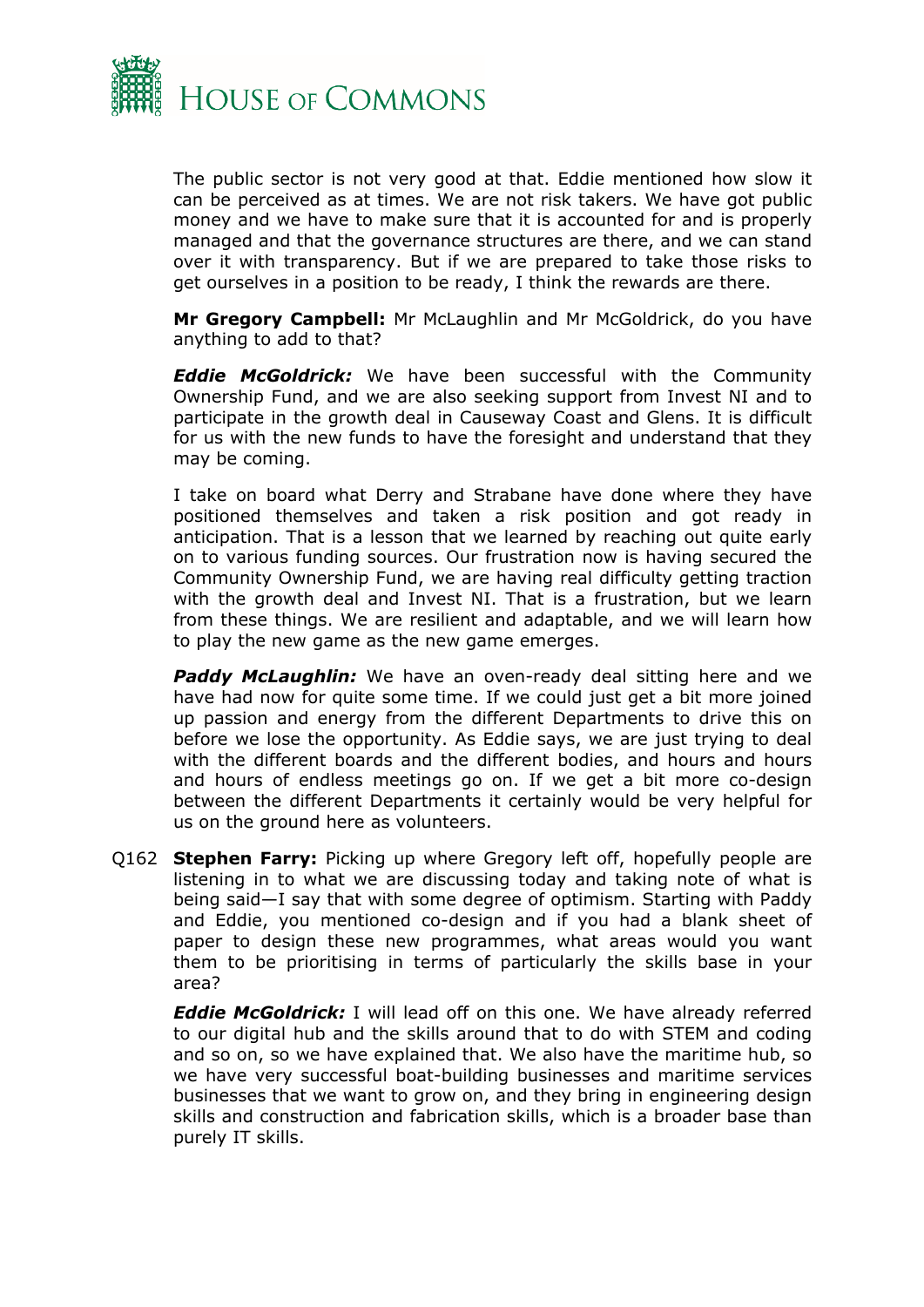

That, in conjunction with providing tourism-based services, extends the scope even further, because you are then into high-end tourism products that can attract another group of people whose skills can be developed in that area. All those things go together because you want to have a skills base that is broad at the bottom and reaches very high. But it is the breadth at the bottom that adds the economic activity just as much as a handful of PhDs.

**Stephen Farry:** Paddy, is there anything you want to add or are you happy with Eddie's answer?

*Paddy McLaughlin:* I think Eddie has covered most of that.

Q163 **Stephen Farry:** Let me turn to Stephen on the same topic, but in doing so could I ask you to comment on the levels of economic inactivity in the north-west, that at times have been at the highest levels in the UK? Maybe talk a bit as to how that is a particular skills and labour market inclusion challenge and how you would foresee some of the new programmes coming along, trying to provide assistance in that regard.

*Stephen Gillespie:* You touched on the stubbornly high levels of economic inactivity, and I have always been concerned. We have had success in that area where we have looked at pathways to employment where we have provided paid employment for periods of time. But those programmes are costly, and we have developed that up as part of our city deal. It is not funded as part of the city deal because clearly it is about infrastructure projects, but we are very aware of that community works-type programme and how on one level it is very costly but on another level we know it works. That is something we want to get funded and that is where we will be targeting, when appropriate, where there is a scheme open that will double fund that activity. That is a concern and something we are very conscious of and something we very much want to address, while at the same time working with the university to grow the university, to grow the skills there and to work to maximise the research and innovation projects that are front and centre within our city deal.

It is about ensuring that as we develop the region—it is a very exciting time to be in the region—the level of funding that is now available from the city deal, but also from levelling up and others, means that we can start to plan and do things that we probably aspired to before but could not deliver. But we have to make sure that, in doing that, we tackle all those difficult problems and that we ensure the skills are appropriate. That is where ESF has been key in the city, and we are very conscious of how that will be replaced going forward.

How do we make sure that level of economic inactivity does not stay at that stubbornly high level, because otherwise we would not have succeeded? We would have succeeded to a point, and I was conscious of the metrics that were asked of the previous speakers. That might not be measured within the city deal but it is something we will be uniquely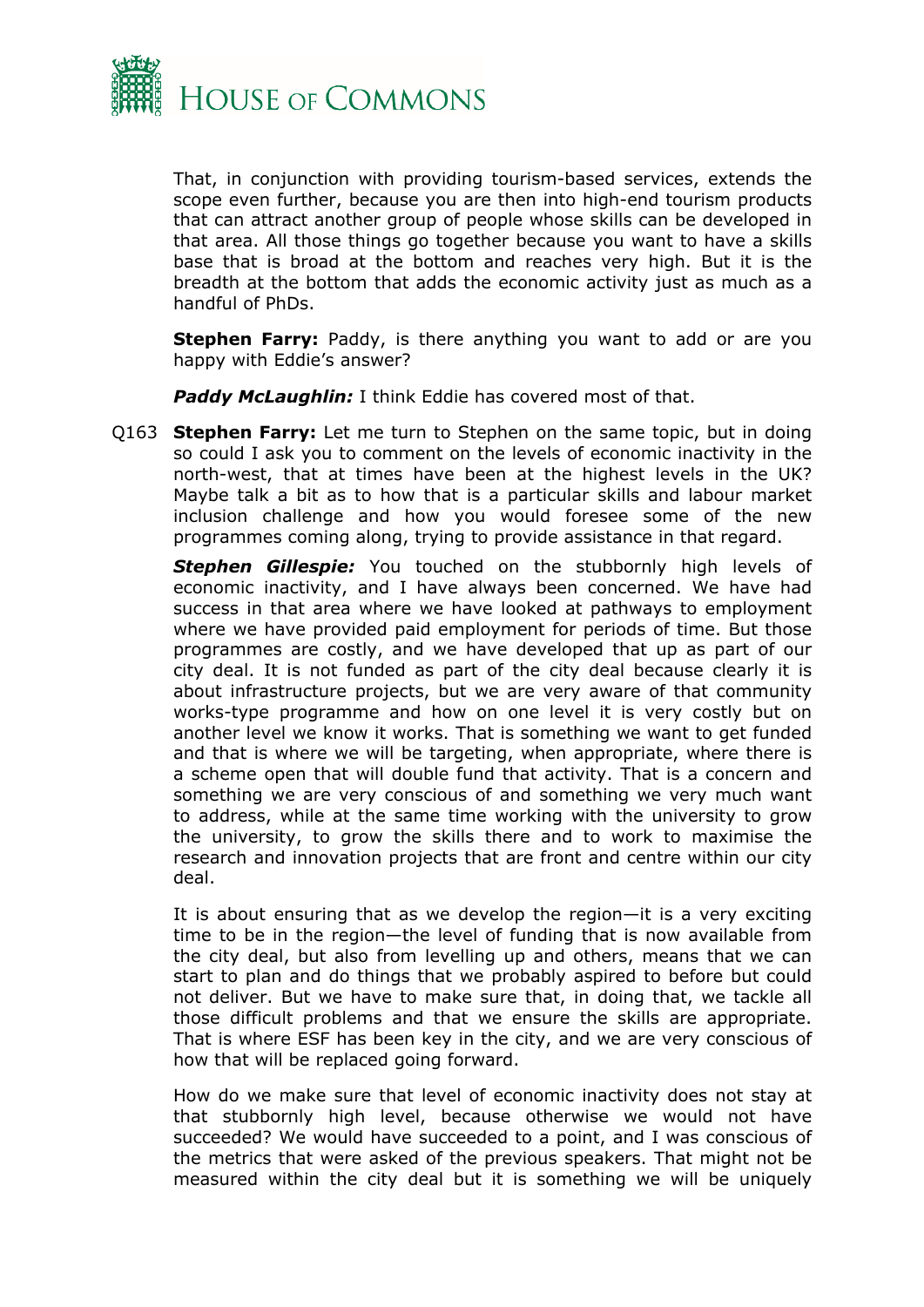

measuring and making sure that as a council we drive all those initiatives for all the people, not just the higher-level, well-paid jobs.

Q164 **Claire Hanna:** My question is to Stephen about the Derry region deal, but it has been interesting to hear about Grow the Glens and just selfhelp in regeneration at its best. Stephen, to the best of your knowledge, what is the progress of the Derry City Strabane deal and have the right priorities gone into the heads of document, and do you see any major pitfalls in the strategy or the delivery?

*Stephen Gillespie:* If I tackle the second question first: is it the right projects? Where we were very lucky—and when I say lucky, we deliberately put community planning front and centre of the new council—from the very outset our elected members were very keen that we went out. We engaged right across the city and district, because we are very conscious that we have a city within a rural region and we cannot just concentrate on one or the other, to the detriment of the other. We have to make sure we help all our smaller settlements right around the city.

The community planning process spent hours and hours and thousands of engagements right across to develop what we call our strategic growth plan. Our city deal flows directly from our strategic growth plan so every project we have within the city deal has already been consulted on, talked through and worked up with all the consultees. Therefore, we were able to say with confidence that this is what this region wants.

The other thing we recognise is we call it only a start. The strategic growth plan is the ultimate mothership of all the strategies we want to do, and it is not all funded. Therefore, we can have a suite of projects we are ready to pull out when other funding opportunities become available.

How do we take that from there and grow within it? Within those deals and where we are at this point in time is we are working up the outline business cases for all the various projects. We have set ourselves an ambitious target to have those ready, at least first draft, by the end of March, but that will probably bleed into April. That is working with our partners in the university. That is working with our partners in the Western Health Trust and the council itself and right across all the various Government Departments there are regeneration projects in there, there are tourism projects and all those have to be worked up. At this stage that is what we are working on.

There are a number of those projects within that suite of city deal projects that are much more advanced than others. Two in particular I will pull out are the graduate entry medical school that is already started to be up and running in a site within the university, and part of the city deal will fund a new state of the art building for that project. The other one that is ready is what we call our DNA project, our maritime museum project on Ebrington, and it is at full business case. We have already had a degree of flexibility to push those on ahead of all the other projects,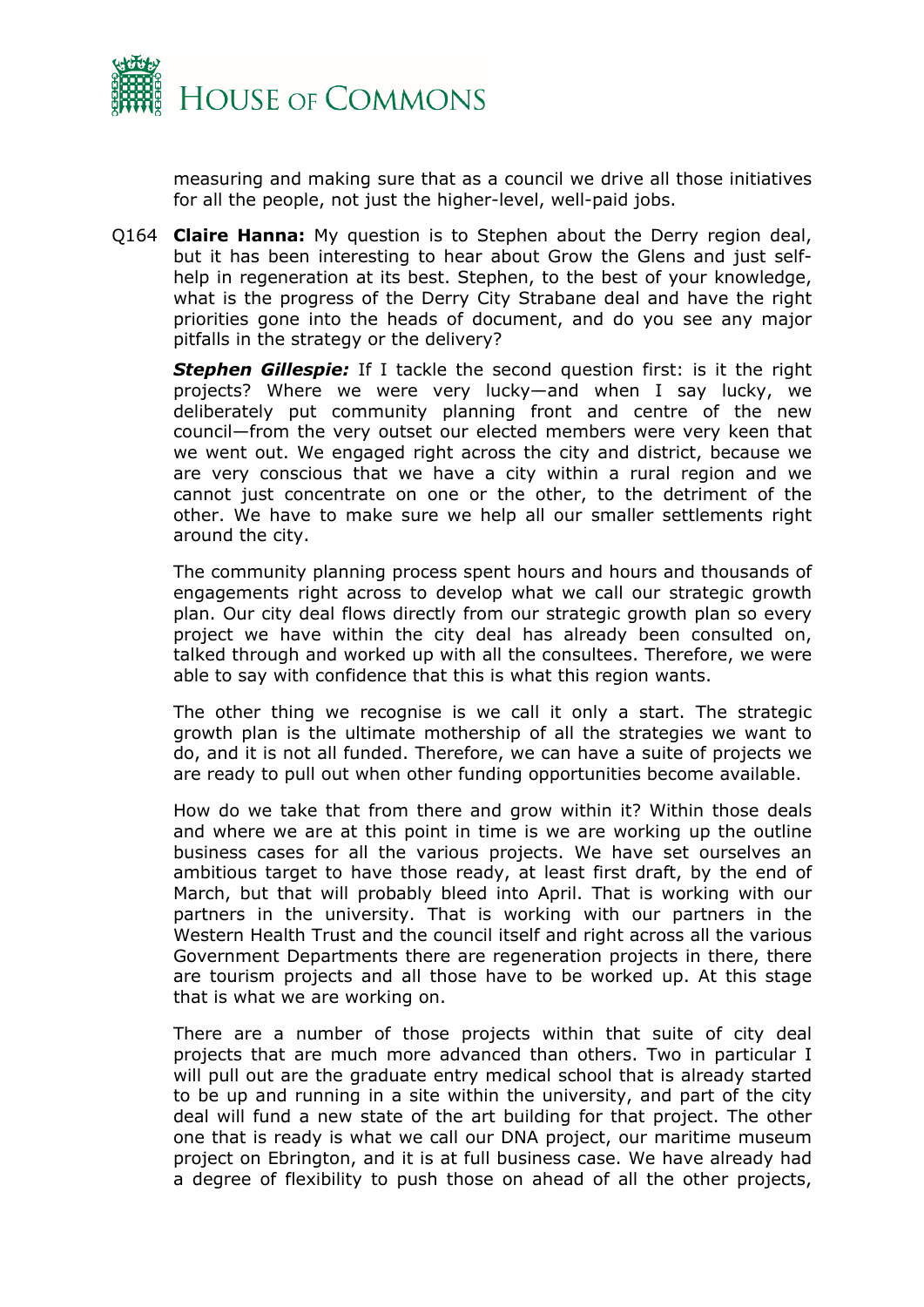

provided we do it within the overall funding envelope that we will have next year.

That is very encouraging, and it means while we work on all the outline business cases, while we push all the various things through—some of them are at different stages than others—we will be able to show projects on the ground, we believe, within the next year or so, and that will show visible signs of progress and allow us to develop the other projects in behind. We believe we are in a good place. We are working very hard with our Government colleagues to develop those up and get them on the ground so we can have at least a project a year over the next seven or eight years starting to be developed and built. It is an exciting time. It is challenging, but in a good way.

**Chair:** What is interesting is what we are not hearing. We are not hearing about bids that are unsuccessful, about wasted time and effort and energy put into bids that then do not attract funding. That is possibly a tribute to the quality of the bids that are going in but also getting the balance right between the amount of projects that can be funded and the amount that apply for that funding. Mary Kelly Foy, you have a question on foreign direct investment.

Q165 **Mary Kelly Foy:** It is your chance to show off. How attractive is Derry and Strabane as a destination for foreign direct investment? What is your opinion?

*Stephen Gillespie:* I would clearly say it is a wonderful place to do business. We have just been voted the second most attractive city in the UK for foreign direct investment and that is not a surprise to me. All the companies who have invested in the city over the last several decades see it as a wonderful example. Every single company that has invested in the city has reinvested within three years and some are into their third and fourth investment. A company like AXA, which came to the city initially as a fairly low-cost contact centre, is now into its third investment and those individuals have moved well up the value chain in terms of salaries, level of difficulty, their roles and what they provide back to AXA as a service.

I have always said that once we get people here we know we can keep them, and we know we have the talent and skills to do that. The difficulty we have always had—the challenge, going back to the first question—is that connectivity piece. We have always felt, within the Northern Ireland context, we have been seen as a wee bit too far away, and that is not fair because the digital connectivity is excellent. When we sell into the States, we can show them in real time it is quicker to do business from the north-west to the east coast of the United States than it is to do business from the east coast to the west coast.

In terms of the digital connectivity piece, we have it, but that physical connectivity has always been a challenge, and it has always been a pull to pull those FDI visits to get people up to do it—because they are busy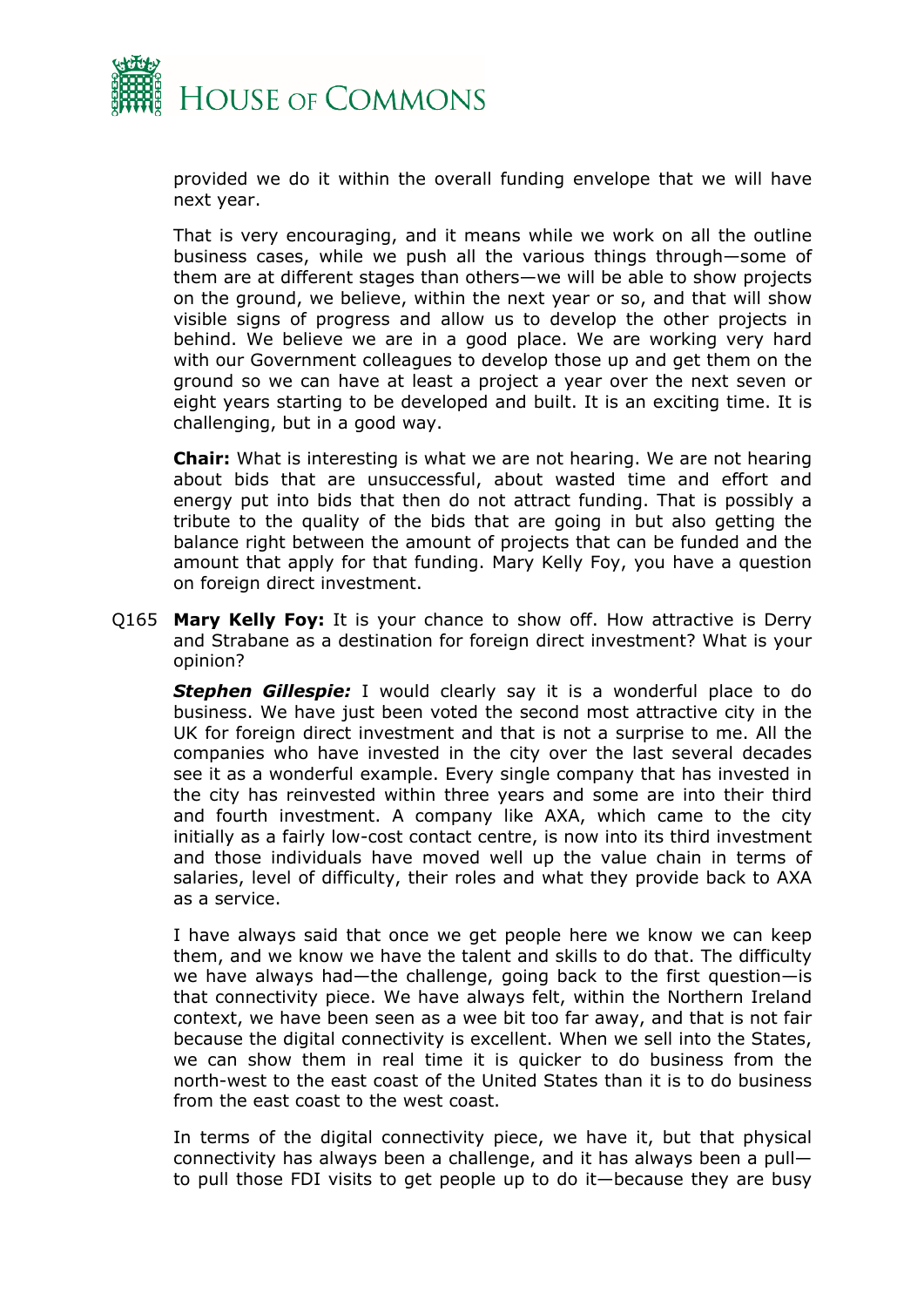

people. When they are coming in, they have short time windows. They need to see sites very quickly and sometimes we are perceived as being a bit too far away. That is something we consistently challenge with our colleagues in a good way, and we work with Invest NI to try to solve that problem and make it easy for business to do business.

Q166 **Mary Kelly Foy:** What do you see as the role of Invest Derry Strabane? What is its role in improving investment opportunities in the region?

*Stephen Gillespie:* That is a brand we work on within council. That is how we work with foreign direct investment companies. We make it easy for them to come into the city. We make it easy for them to do that. We are happy to work with companies and we have done. We have several examples where we have found their property solutions, if that is what they require. We have helped them find talent. We have helped them set up academies. The assured skills academy is a very well-respected model that when I worked closely with our colleagues in the City of London Corporation, for instance, they are very jealous of because we can do it back to our size and pace. We can do it very quickly with the regional college, with the university.

We have also worked specifically with industry to develop those academies outside the Invest NI model who would normally fund them. That is a key area of success in how we attract those companies in and how we show them we have the talent. Those academies allow for 12 weeks of training. It is basically like a long interview almost, and very often after the 12 weeks the candidates are taken in by the companies because they have had that success. That is how we work with companies to do it and we make it easy for those businesses to come in.

Q167 **Mary Kelly Foy:** What about the role of Invest Northern Ireland in attracting inward investment specifically to your region?

*Stephen Gillespie:* Clearly, Invest NI is the agency. It has the levers in terms of the grant aid and so on previously and hopefully going forward. We have to work very closely with Invest NI. We cannot attract a company in without ultimately working with Invest NI in doing that, and we work very closely with it. That is clear as to where our roles are. Any visits that come in, Invest NI will involve us in the visits and the council will do everything it can to encourage those companies to invest and vice versa. If we get companies that are interested in the region, we will work very closely with Invest NI to secure them. We cannot do it alone. We clearly would like more, and we are always hungry for more, but that is just the nature of my business.

Q168 **Mary Kelly Foy:** To Paddy and Eddie, I have noticed the huge growth in the number of social enterprises in the last decade. I think they are a wonderful and very important model. Well done for all the work you are doing there. Like the others in the charitable sector, they are often at the bottom of the pile when it comes to support and investment. What is your assessment of the economic support that the social economy has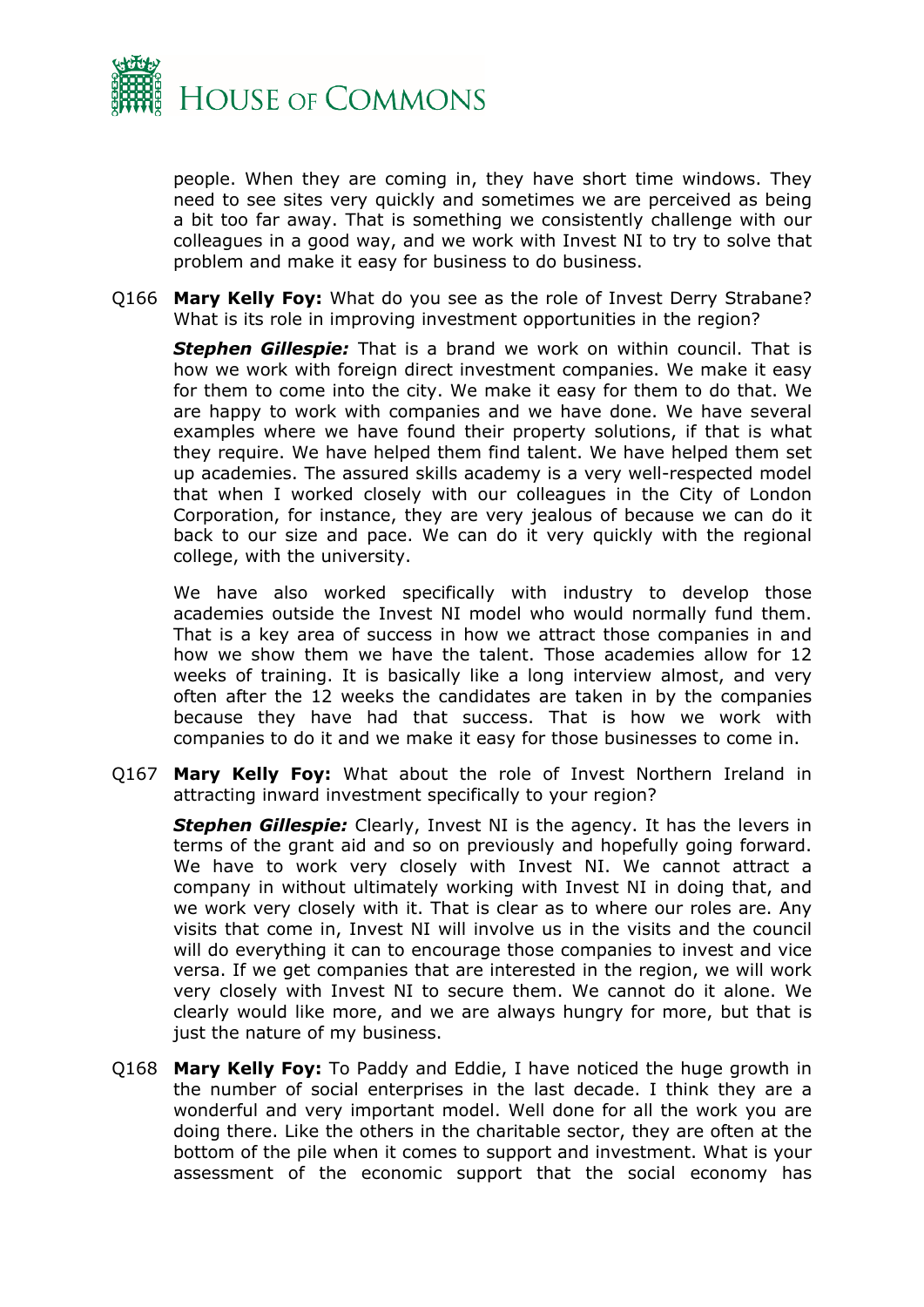

received by Invest NI?

*Eddie McGoldrick:* Could I take that question first of all? I want to step back to the previous question and answer. We looked at a recent Northern Ireland Assembly question that looked at the offers on FDI made by Invest NI, comparing urban and rural constituencies. We see a 3:1 disparity in favour of urban versus rural, and when you look at it in terms of heads of population you see there is an offer of support for every 7,000 urban residents versus one offer for every 44,000 non-urban residents.

There may be some structural factors there, but that raises two questions. First, are we adopting the right model and offering the right opportunities? Secondly, if FDI is predominantly going to urban, what will we do to counterbalance that for rural?

To come back to your specific question, the point I would be keen to make is rural can have very high-value jobs. Rural can also support other agendas that are equally important; for example, the climate change challenge we have. The model we see in our village of people travelling to Belfast every day is not sustainable going forward in terms of climate change. The opportunities for rural diversification will be enhanced if other skills and job types appear in rural areas.

An example of this would be farming families. As children grow up in farming families, data skills can be applied in the rural economy and can be a very powerful way of diversifying and creating economic activity in rural areas by marrying digital skills with the rural skills. We need a bit more creative thinking, rather than, "Let's go and find a big factory and drop it in here. Let's go and find another big factory and let's find another call centre and drop it into Belfast or Derry." We would be pushing very hard for a bit more creative thinking. That is why we are calling for some co-design. Come and talk to us. Listen to what we are saying rather than wait for an application from us.

*Paddy McLaughlin:* These types of business models are just vital. They are key for our rural communities. My village will not be sustainable and then you will end up with other social issues in years to come if you cannot have affordable housing but, secondly, jobs, which is just so important. I see it here every day where our local shops are closing because people have to leave. We are driving people to the cities for jobs and housing, so the more we can do here and keep people in the area the better.

Q169 **Mr Gregory Campbell:** A very short question to Stephen. When you talk about the physical connectivity issues, particularly for the north-west, and for Londonderry and Strabane particularly, I do not think any of us should overlook the massive work that has gone on and will be completed in the next couple of months—the dual carriageway that has been long sought after for many years between the Glenshane Pass. It is the biggest road project in Northern Ireland in the past five years, and it is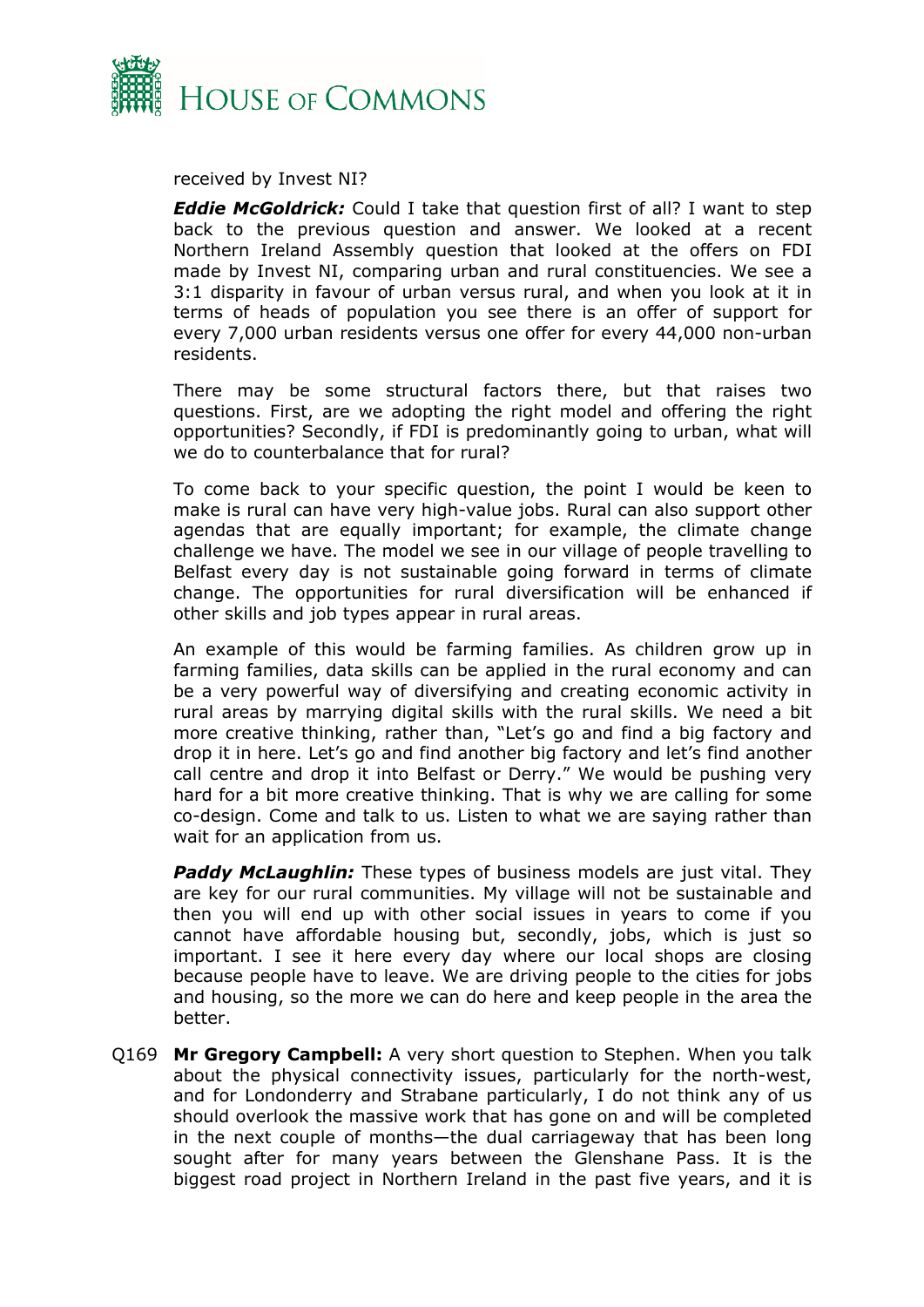

due to be completed in the next couple of months. That should considerably enhance the attractiveness of the region, would you agree? I know you have not mentioned it, but I am sure it was just an oversight.

*Stephen Gillespie:* Absolutely, the improvements in the transport links is exactly what I was targeting—that feeling that we are not a single lane through country roads, but that we have a proper dual carriageway linking the two cities. Working very closely and allowing the development is key. The completion of that road is a fantastic development and will definitely benefit the city.

Q170 **Chair:** It certainly sounds more deliverable than a bridge to Scotland, anyway. Finally, Mr Gillespie, we have a brand new, shiny Department for International Trade and we are hoping that Mike Freer MP, one of the Ministers, will come and give evidence to this Committee. Can I ask what support you have received, if any, from the Department for International Trade?

*Stephen Gillespie:* We have early engagement with the officials from DIT in Belfast. They are very keen to work with us and we are very keen to work with them. We see the advantage of the network they have, which is vast and links very closely with the ambitions we have as a region. The city deal, similar to the Belfast regional deal, is very much along the 10X agenda. It is looking at advanced manufacturing, personalised medicine, and the Centre for Industrial Digitalisation, which is the advanced manufacturing side.

How do we take that and globalise that advantage and work in with our colleagues? DIT is key because it has the network of companies. Where we are very adamant is that the research and innovation projects within the city deal that will fund buildings and the academic research is only useful if it generates economic wealth. It is not useful if it just does research for the sake of research. We are working with Invest NI, clearly, but also with DIT to build those companies right at the start of that process, to ensure when we get to the end, and we start building the actual building we can see the clear pathways to employment people will have and the clear advantages.

Taking the cyber-security centre in Belfast as an example, how do we make sure that research in a similar way is developing the real economic wealth? DIT is keen on that, so it is very keen to work with us. We have had initial engagement and we have follow-up meetings in the diary.

**Chair:** That was very encouraging. I was fearing a different answer to that question, but that is good news. I thank the second panel and thank both panels today for giving us such helpful and useful evidence, and I am sure that will guide our thoughts.

Before I close, I think it would be appropriate to mark the passing of Christopher Stalford MLA, who was the principal deputy speaker of the Stormont Assembly. His funeral will be held on Saturday and our